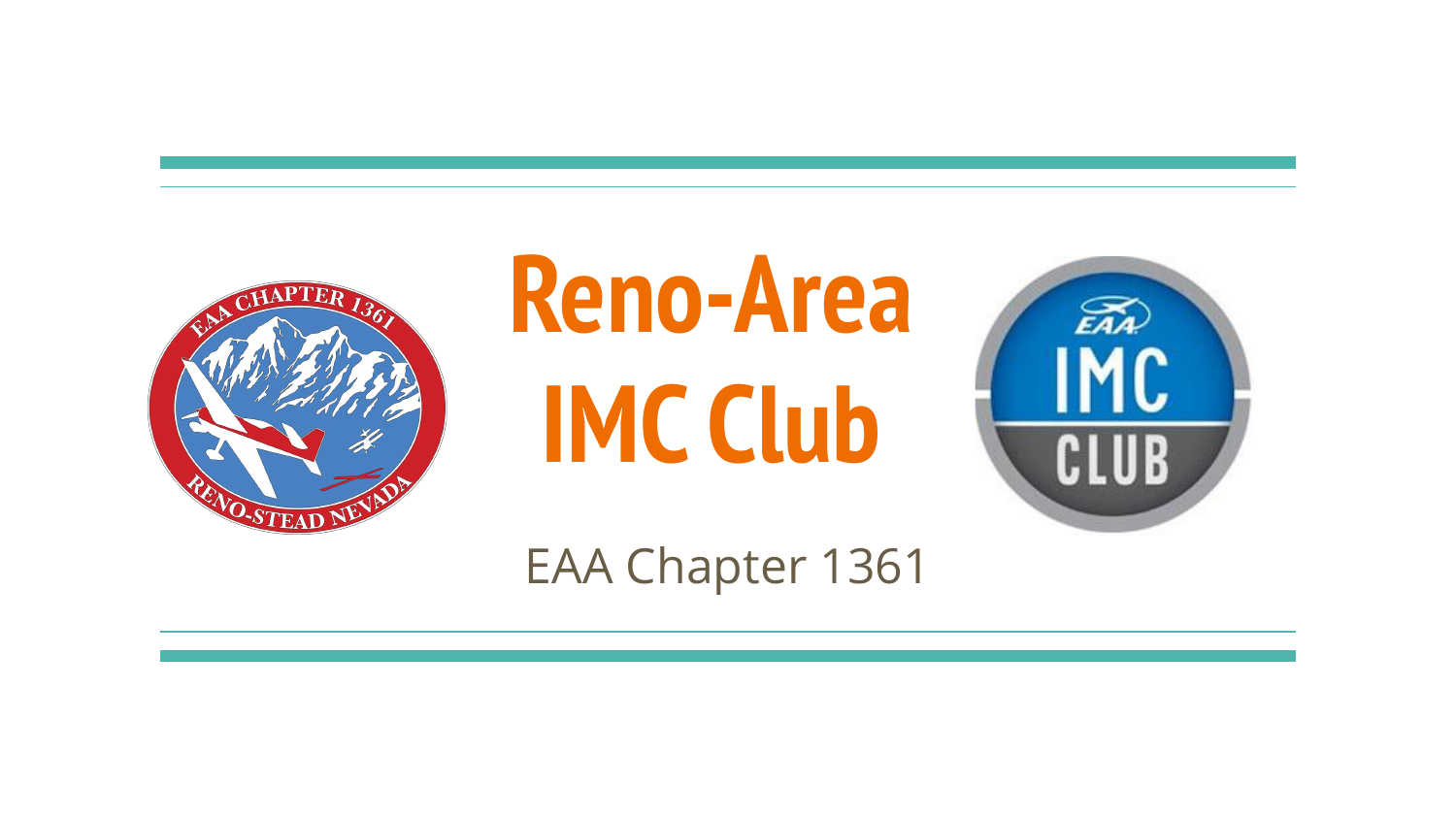### **Introduction and Administrative**

Restroom and Refreshments are up to you.

If you want to receive WINGS credit for this session you will have to sign into your faasafety.gov account and use the procedures described in the past meetings.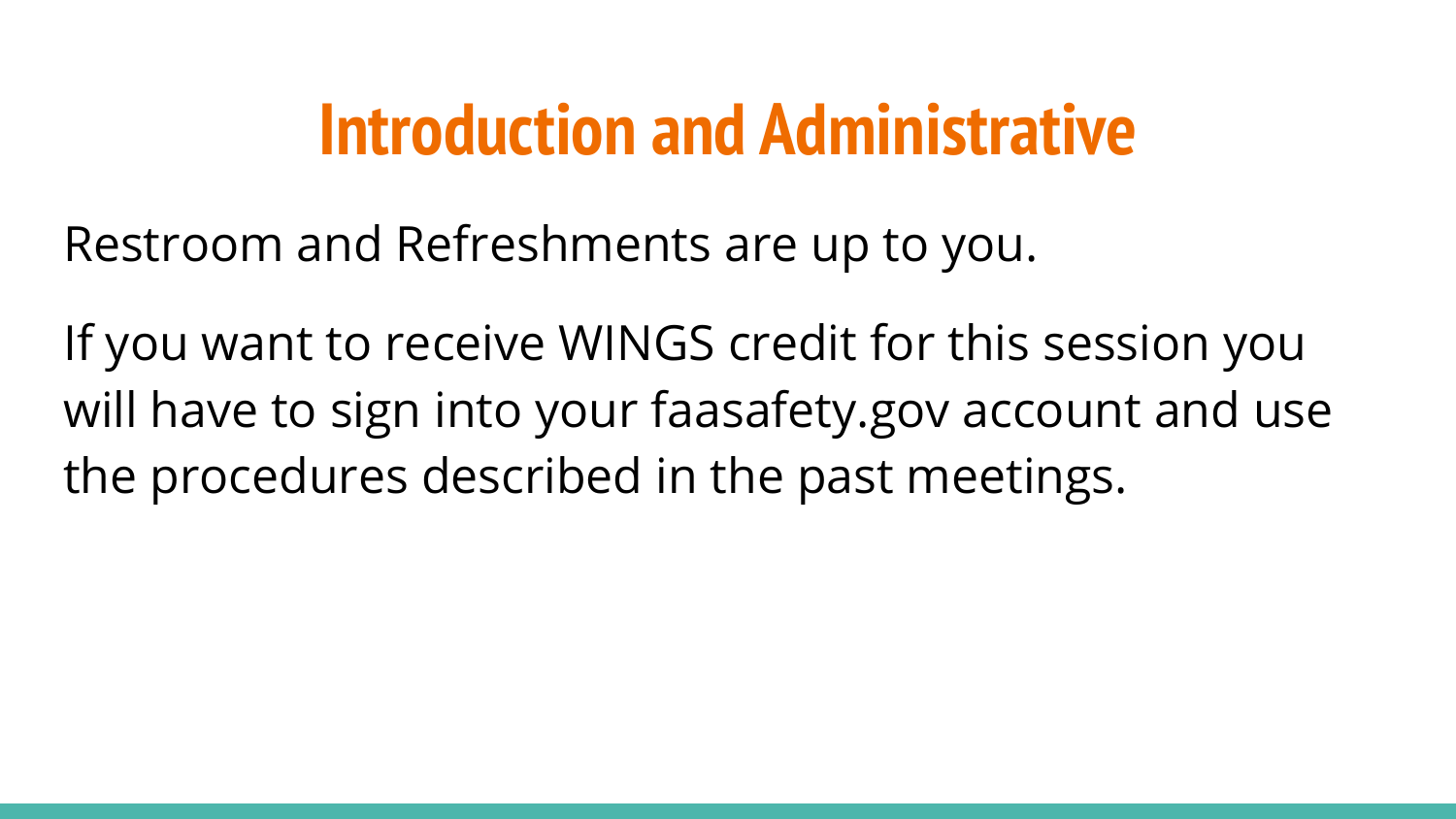# **IMC Club Purpose**

The IMC Club's purpose is to promote instrument flying, proficiency, and safety. The intent is to create a community of pilots willing to share information, provide recognition, foster communications, promote safety, and build proficiency in instrument flying.

IMC Club is a subsidiary of the Experimental Aircraft Association (EAA). Continued participation in IMC Club activities requires an active EAA membership. See your meeting coordinator for more information.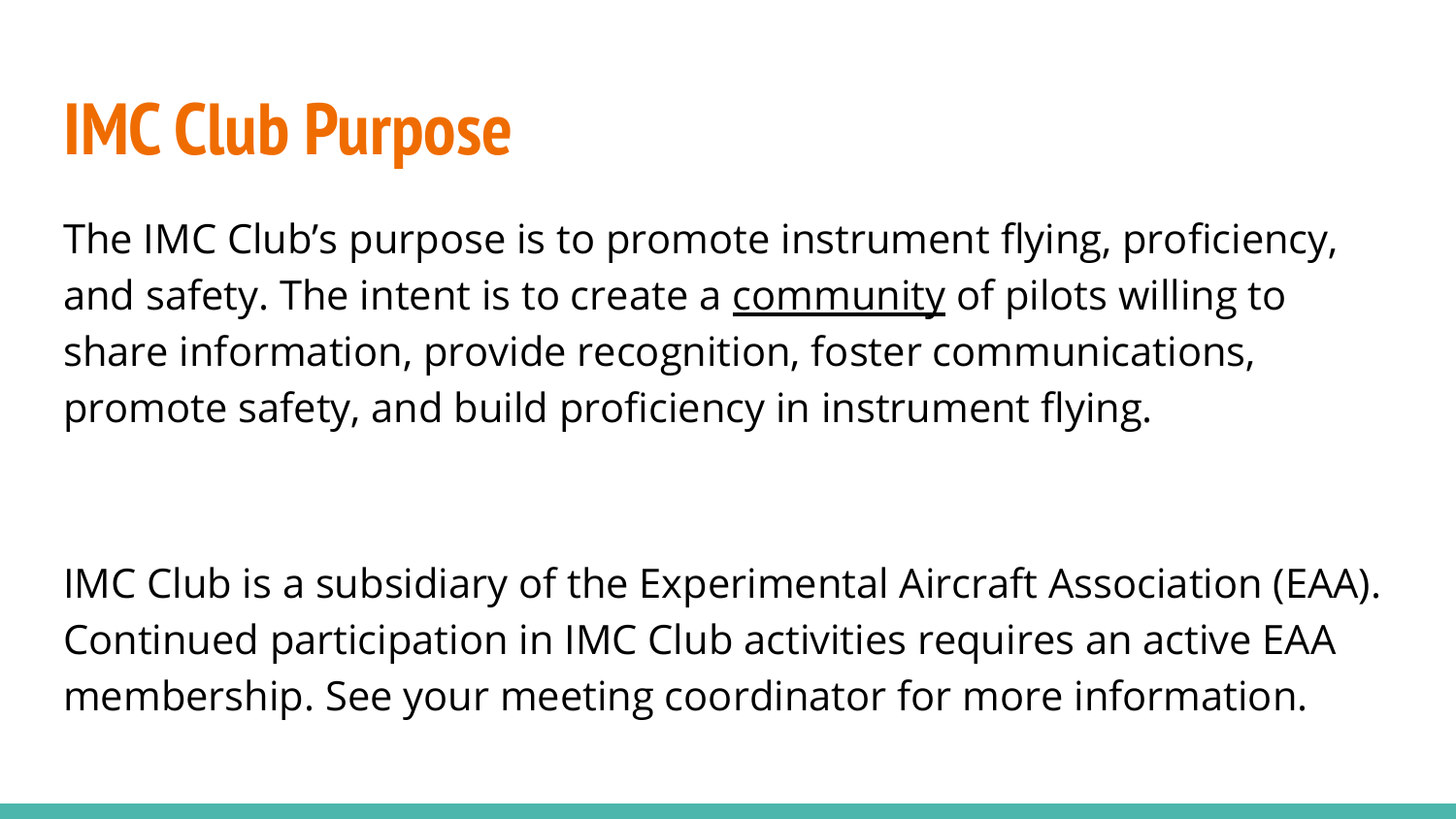## **IMC Club Presentation Archive**

The slides from these presentations can reviewed at:

<https://eaa1361.org/>

Select: Blog - Flight Training - IMC Club Presentations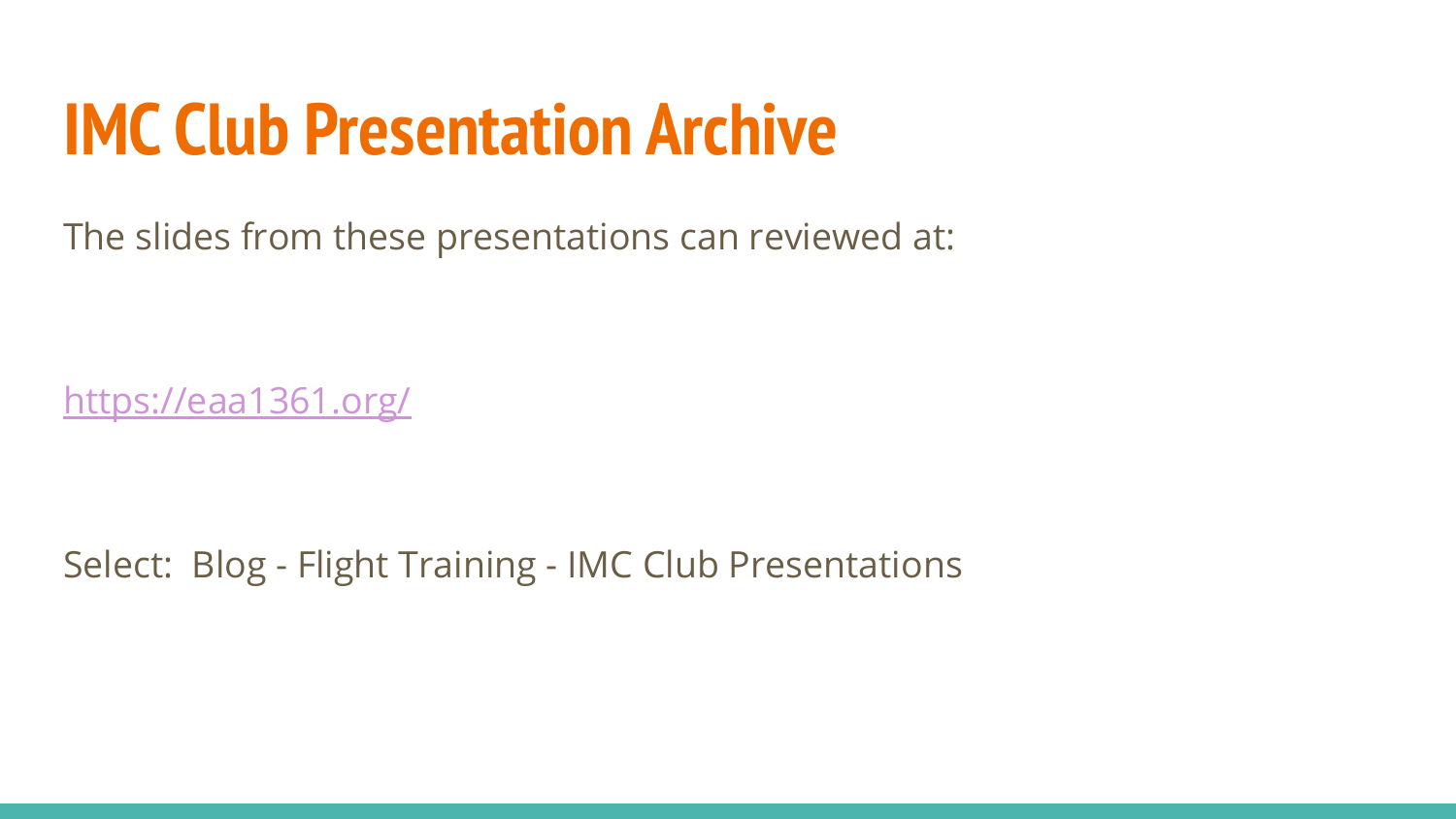# **Notes From Last Meeting**

We discussed a day IFR flight from Leesburg, VA to Columbia County, MA during which the pilot received GPS downgrade and failure messages while executing a GPS approach in IMC.

Any questions or comments?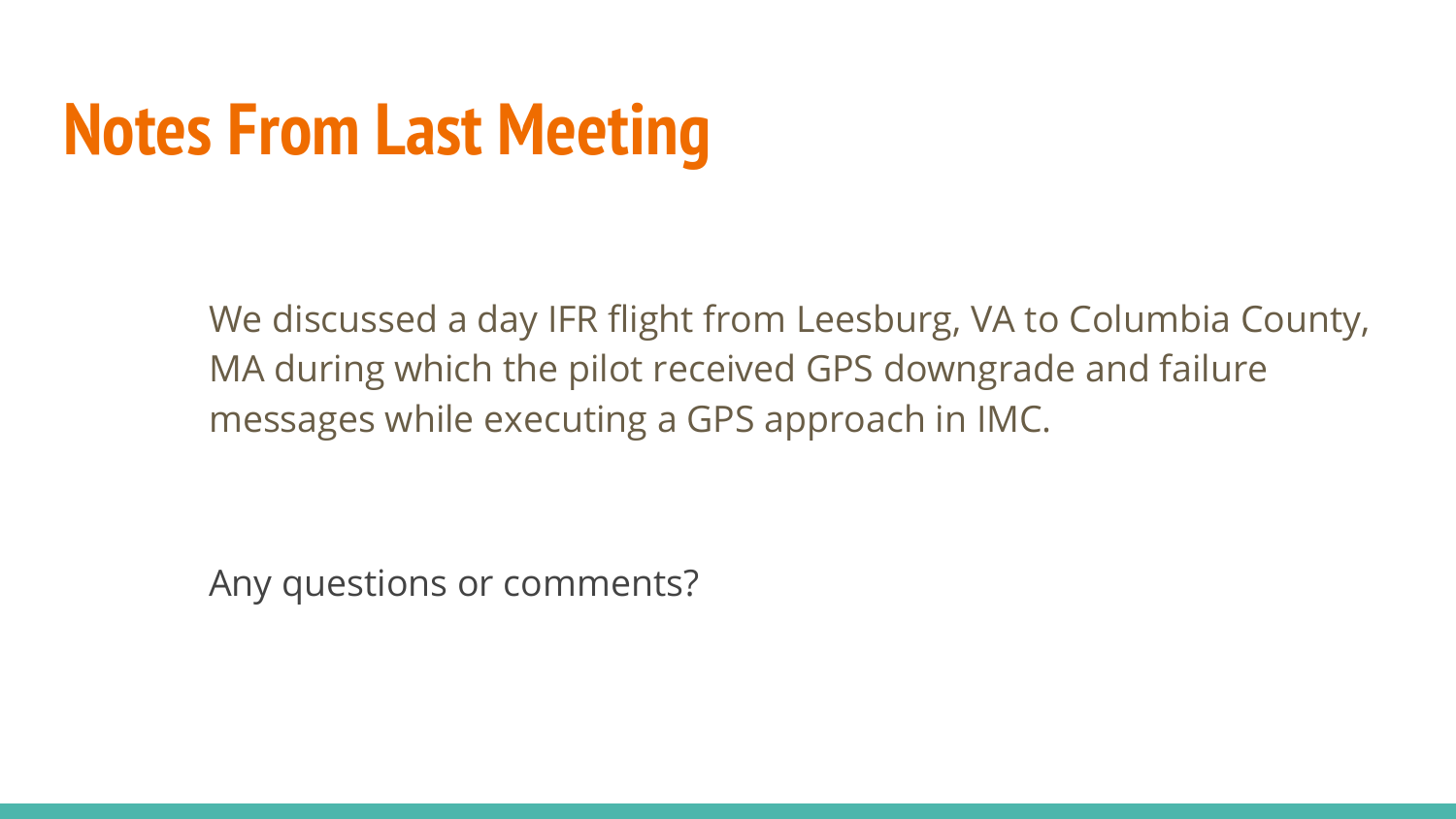#### **Announcements**

Tue, Jan 5 - VMC Club Meeting - 6 PM

Thu, Jan 7 EAA Chapter 1361 Meeting - Replaced by Volunteer Recognition Dinner.

Sat, Jan 9 - EAA Chapter 1361 Volunteer Recognition Dinner

Thu-Sat, Jan 21-23 - Concord Battery Online IA Renewal Seminar

Tue, Jan 26 - IMC Club Meeting - 6 PM - Online using Zoom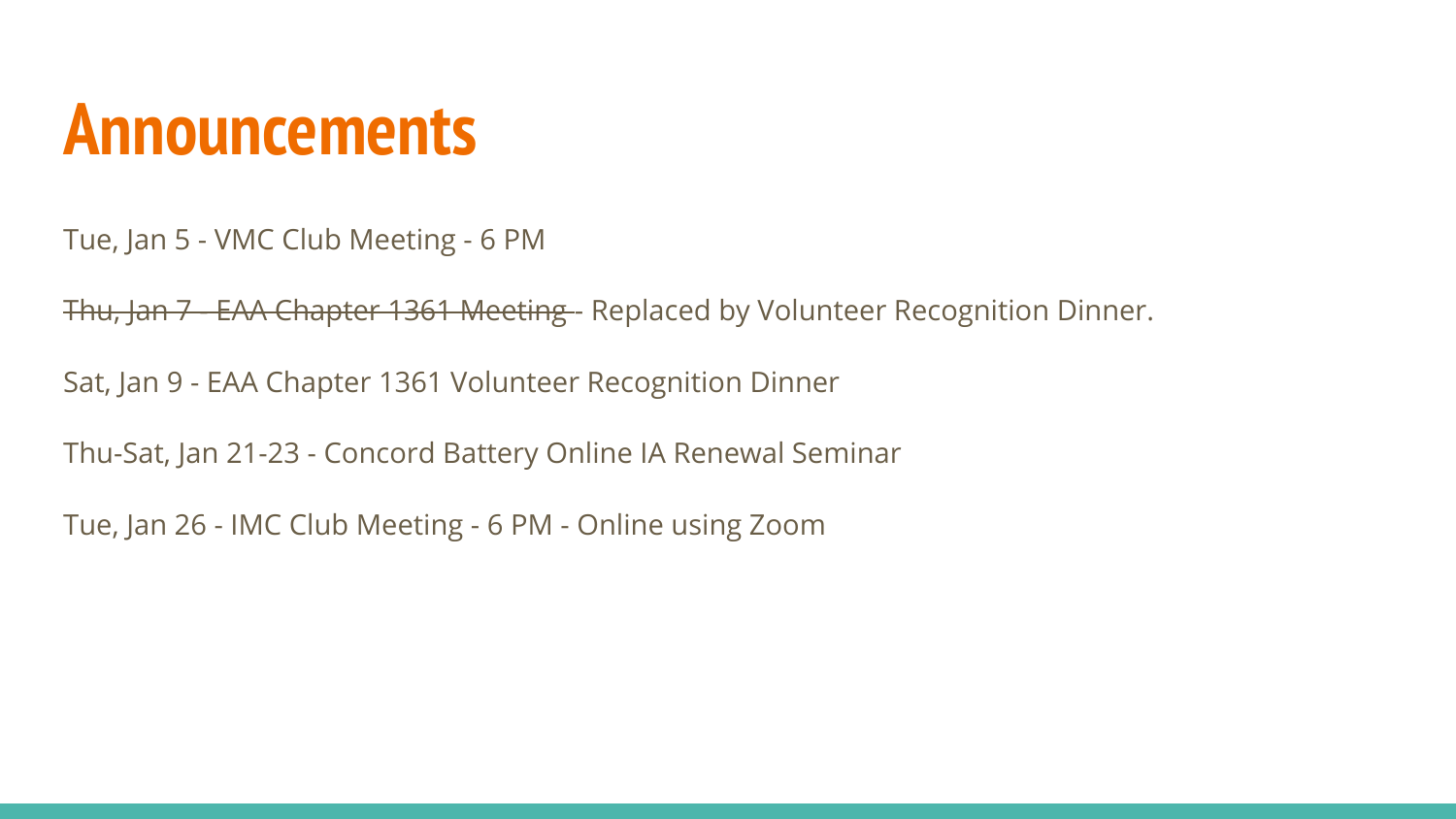## **Discussion - Quiz Time!**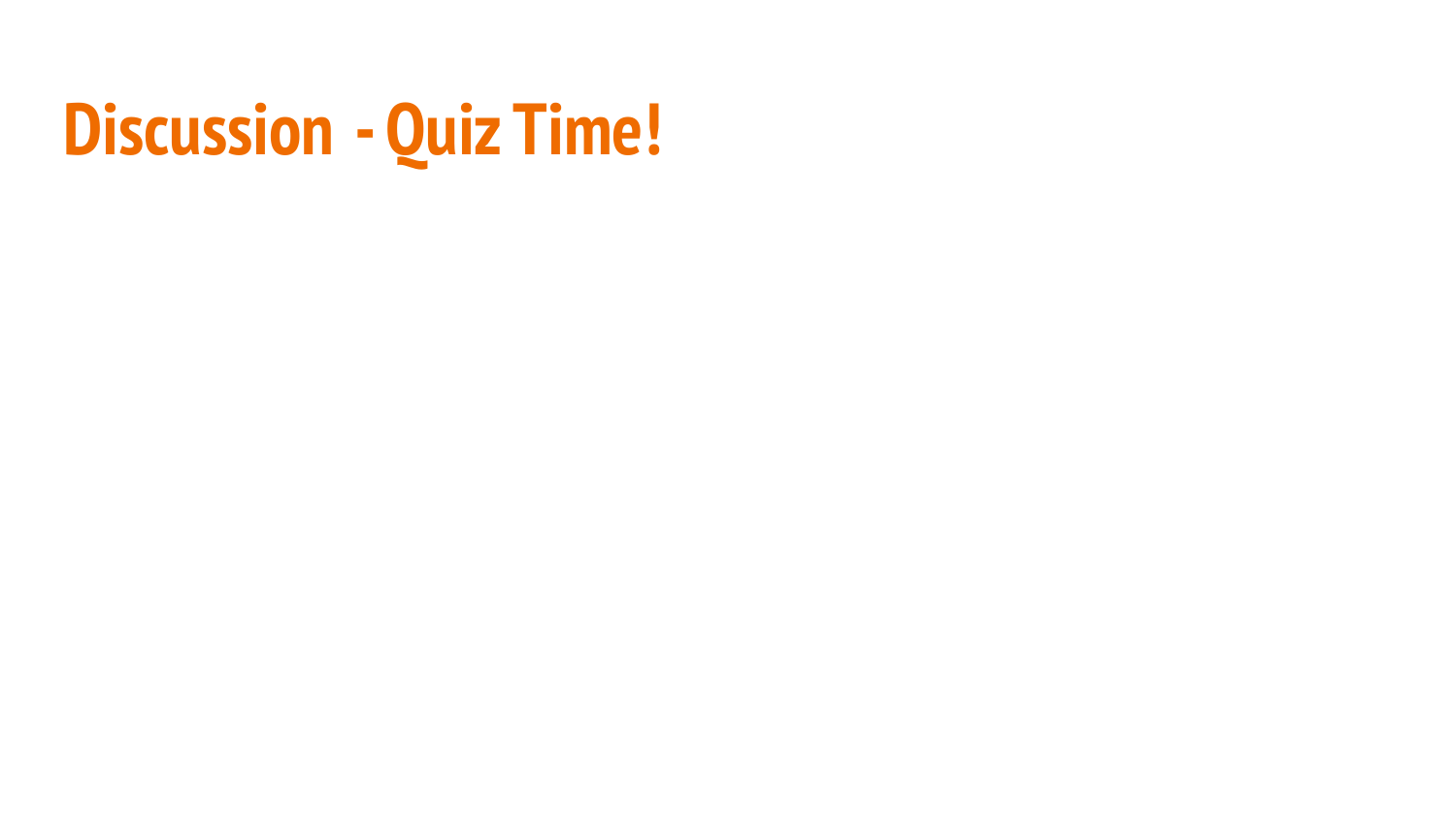**1.** You're planning an IFR flight, and the weather at your destination is marginal. What's the minimum weather you need to NOT be required to file an alternate? (at least +/- 1 hour around the ETA)

- **A.** Ceilings 1000+ MSL, 1 SM Vis
- **B.** Ceilings 2000+ MSL, 3 SM Vis
- **C.** Ceilings 3000+ MSL, 3 SM Vis
- **D.** Ceilings 1000+ AGL, 1 SM Vis
- **E.** Ceilings 2000+ AGL, 3 SM Vis
- **F.** Ceilings 3500+ AGL, 3 SM Vis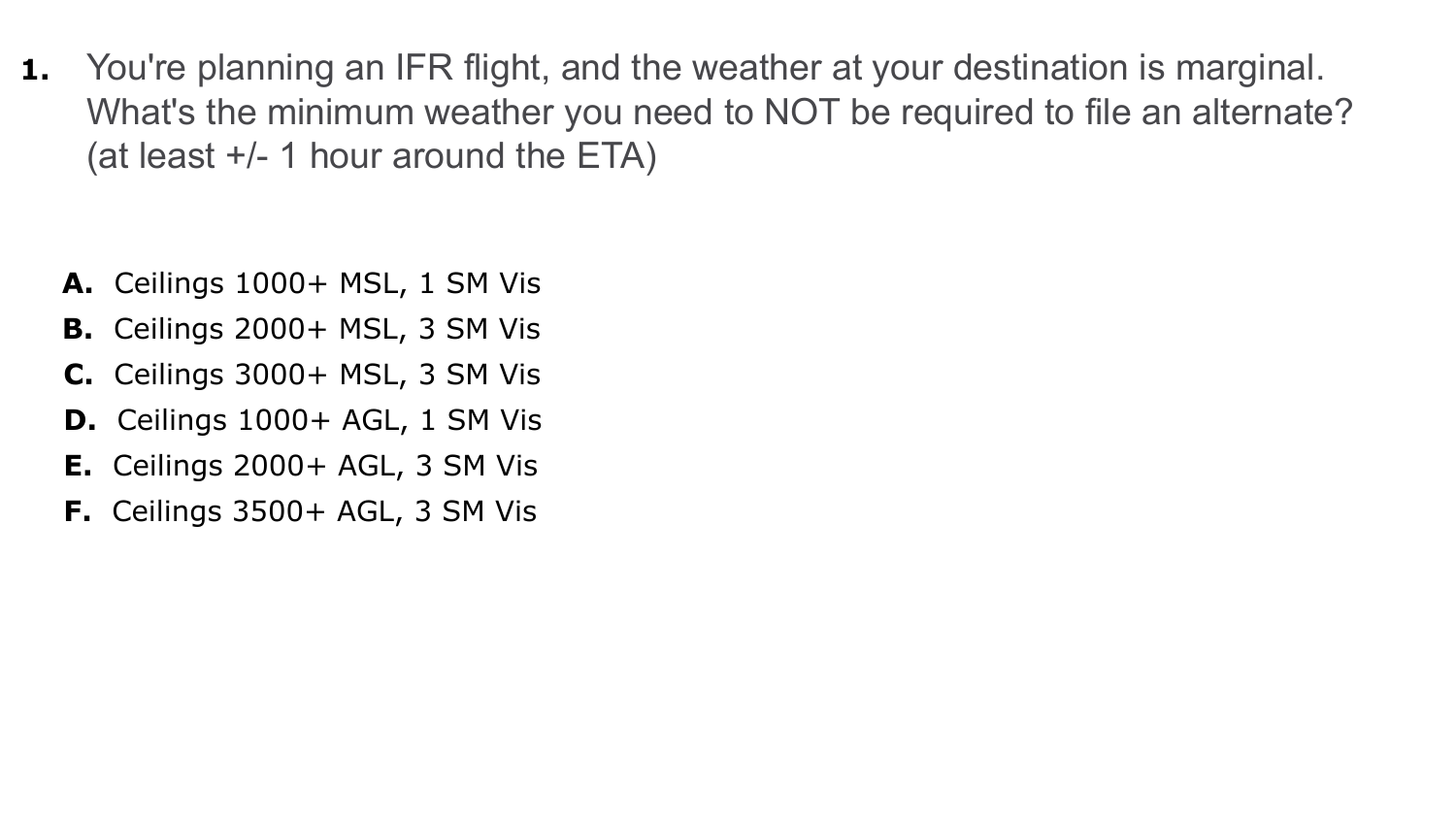**1.** You're planning an IFR flight, and the weather at your destination is marginal. What's the minimum weather you need to NOT be required to file an alternate? (at least +/- 1 hour around the ETA)

- **A.** Ceilings 1000+ MSL, 1 SM Vis
- **B.** Ceilings 2000+ MSL, 3 SM Vis
- **C.** Ceilings 3000+ MSL, 3 SM Vis
- **D.** Ceilings 1000+ AGL, 1 SM Vis
- **E.** Ceilings 2000+ AGL, 3 SM Vis
- **F.** Ceilings 3500+ AGL, 3 SM Vis

**According to 91.167, you need 2,000+ foot ceilings AGL with 3SM or more visibility within +/- 1 hour to land at an airport to not need to file an alternate airport. But if the weather is close to that, you should think about having enough fuel on board and filing an alternate to give yourself a good out.**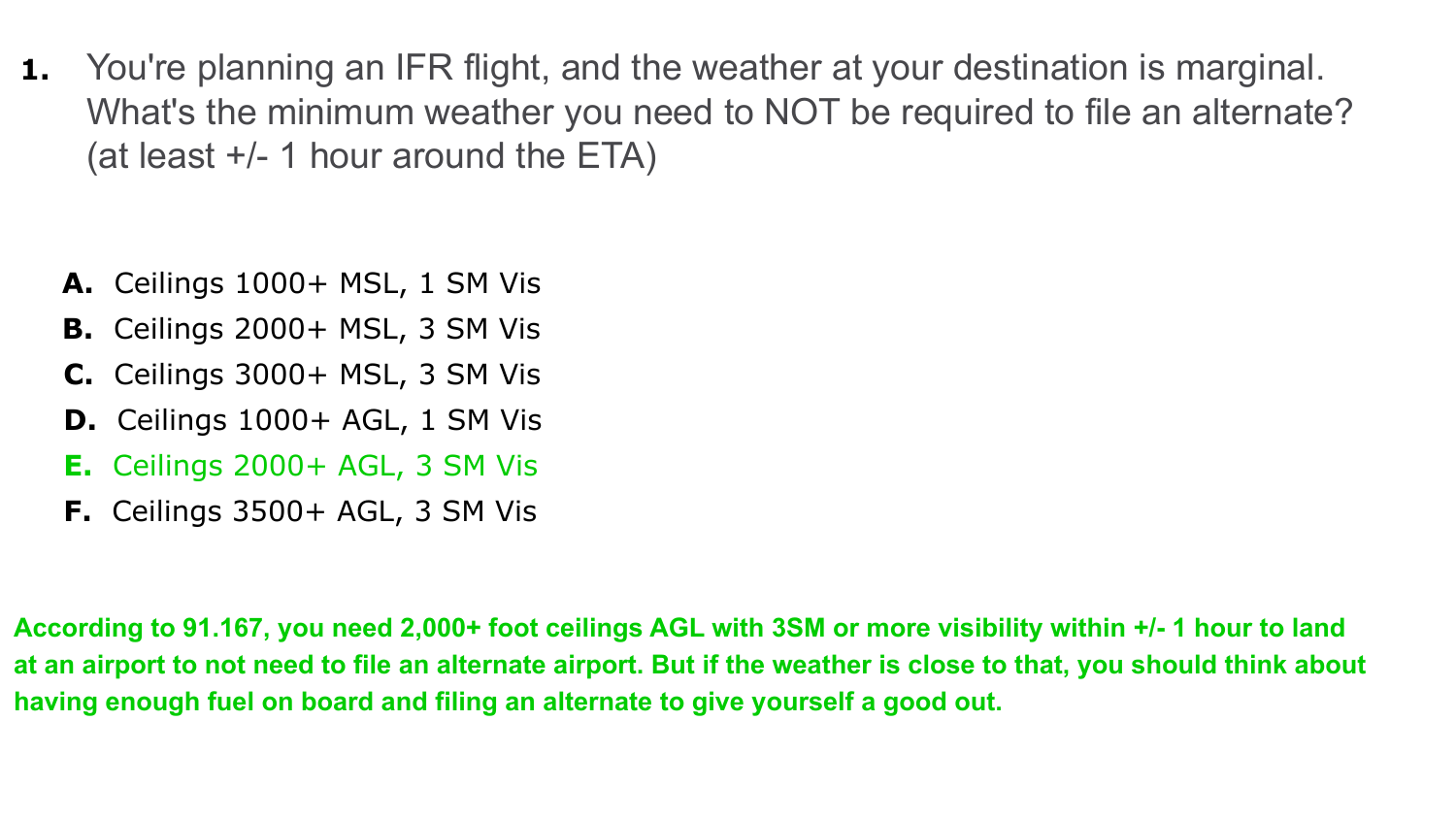**2.** The Victor airway for your flight has a MOCA. What distance from the VOR does the MOCA assure acceptable VOR navigation signal?

- **A.** 18 NM
- **B.** 20 NM
- **C.** 22 NM
- **D.** 24 NM
- **E.** 26 NM
- **F.** 28 NM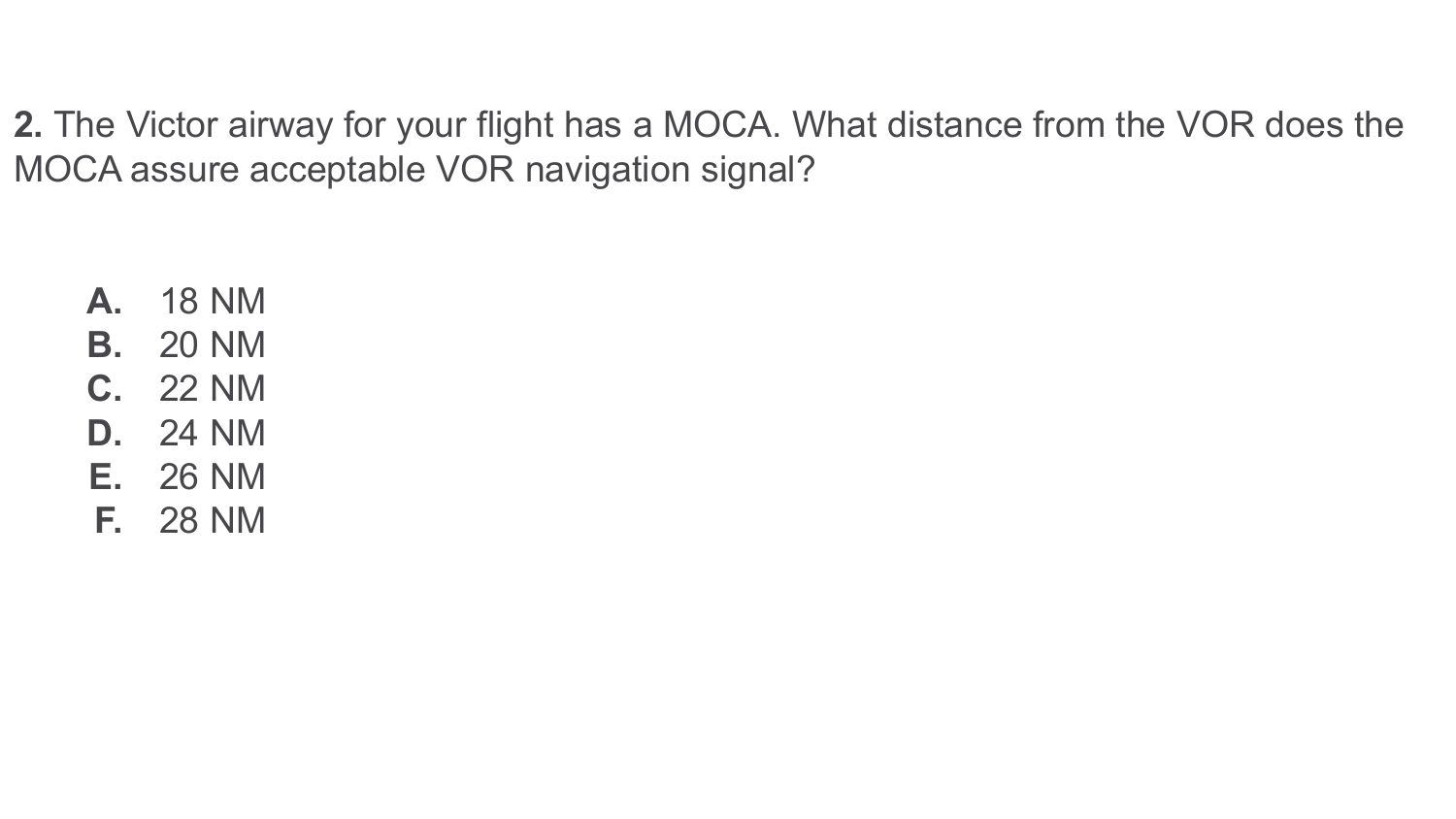**2.** The Victor airway for your flight has a MOCA. What distance from the VOR does the MOCA assure acceptable VOR navigation signal?

- **A.** 18 NM
- **B.** 20 NM
- **C.** 22 NM
- **D.** 24 NM
- **E.** 26 NM
- **F.** 28 NM

**A MOCA assures acceptable navigation signal within 22 NM of the NAVAID.**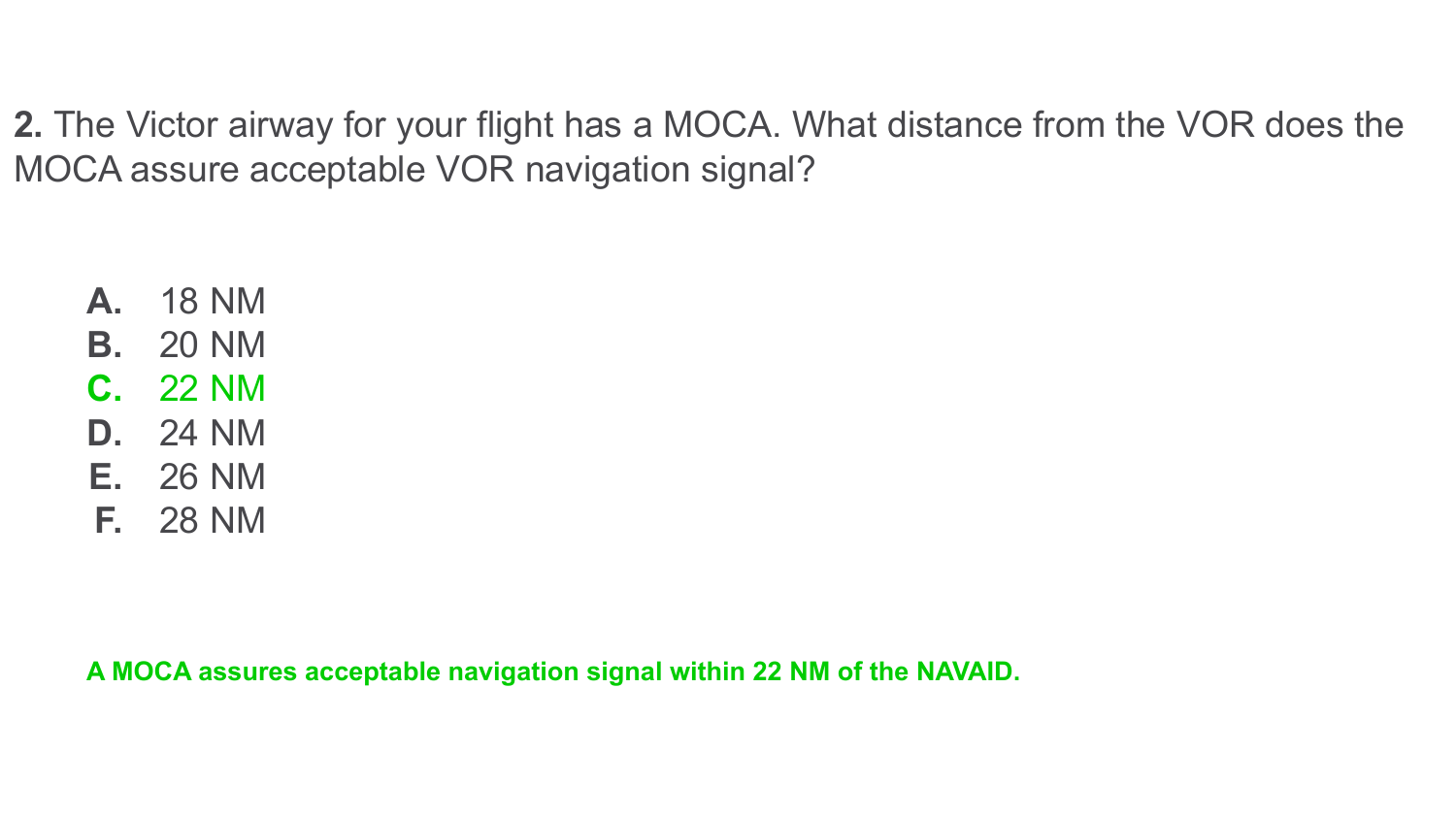**3.** You're looking at the approach chart for the instrument approach you're expecting to fly at your destination. There's an 'A' in a black triangle in the briefing strip. What does it mean?

 **A.** Non-standard takeoff minimums exist for the airport

 **B.** Non-standard alternate minimums exist for the airport

 **C.** Approach lighting limitations exist.

**D.** Approach lights available upon request.

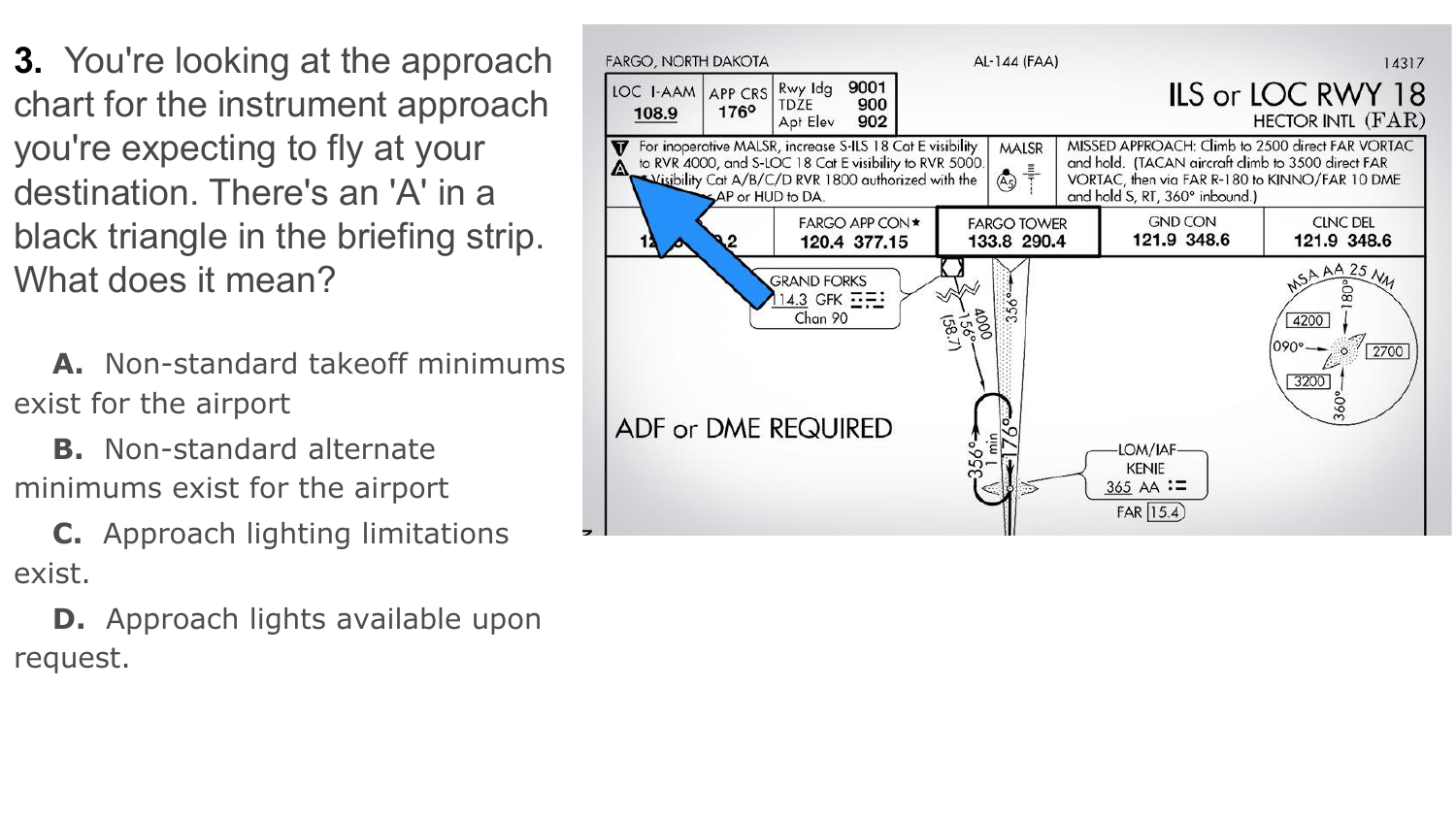**3.** You're looking at the approach chart for the instrument approach you're expecting to fly at your destination. There's an 'A' in a black triangle in the briefing strip. What does it mean?

 **A.** Non-standard takeoff minimums exist for the airport

 **B.** Non-standard alternate minimums exist for the airport

 **C.** Approach lighting limitations exist.

**D.** Approach lights available upon request.



**The 'A' means alternate minimums exist, which you can find on the IFR Alternate Airport Minimums pages. In this example, for the ILS RWY 18, minimums for Category E are 700-2. For LOC, Category E minimums are 800-2.**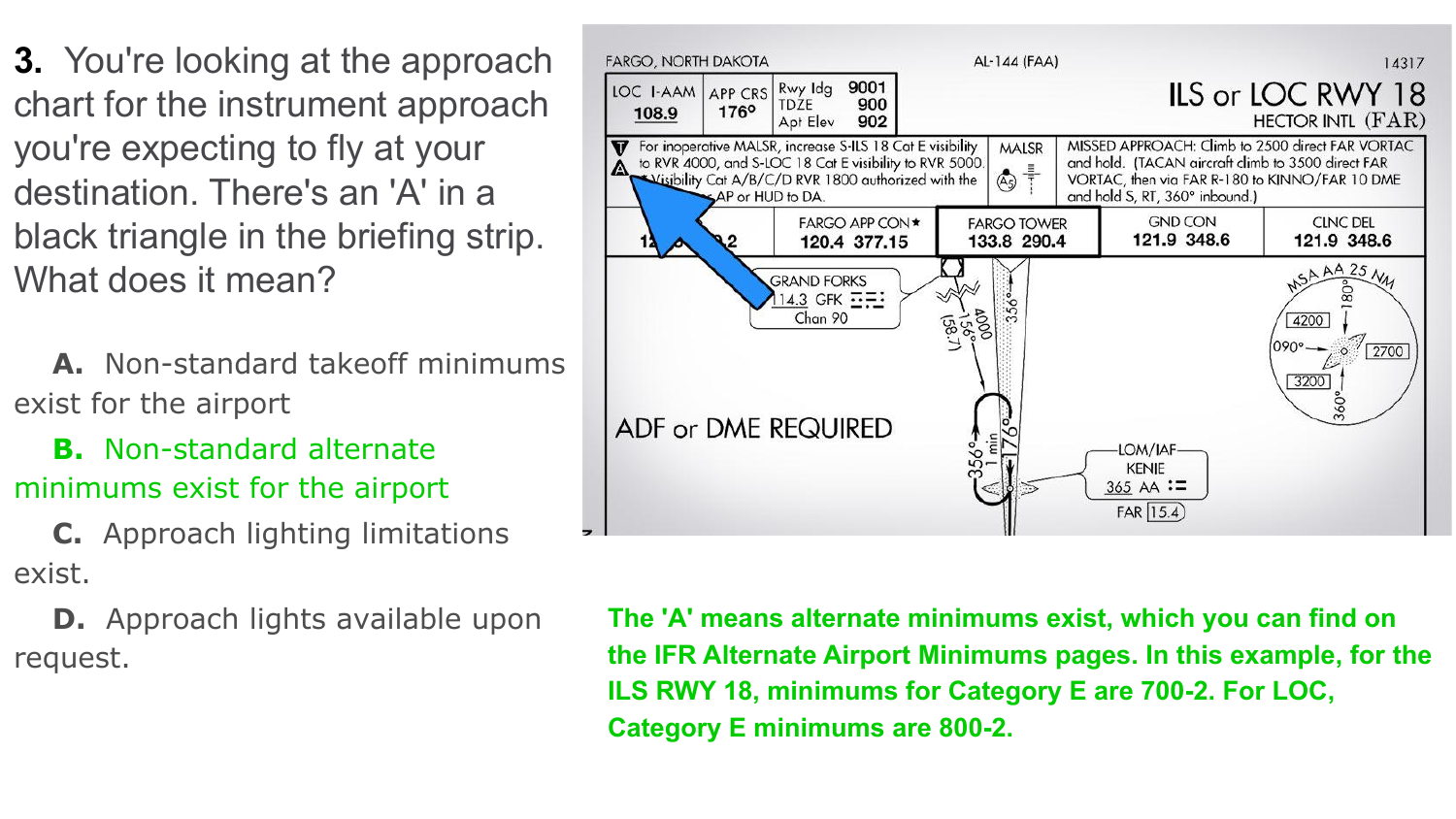**4.** If an obstacle departure procedure (ODP) exists for the departure airport, are pilots required to fly it?

- **A.** Yes, it it exists it must be flown
- **B.** Only if the weather is IMC
- **C.** No, it is the pilot's choice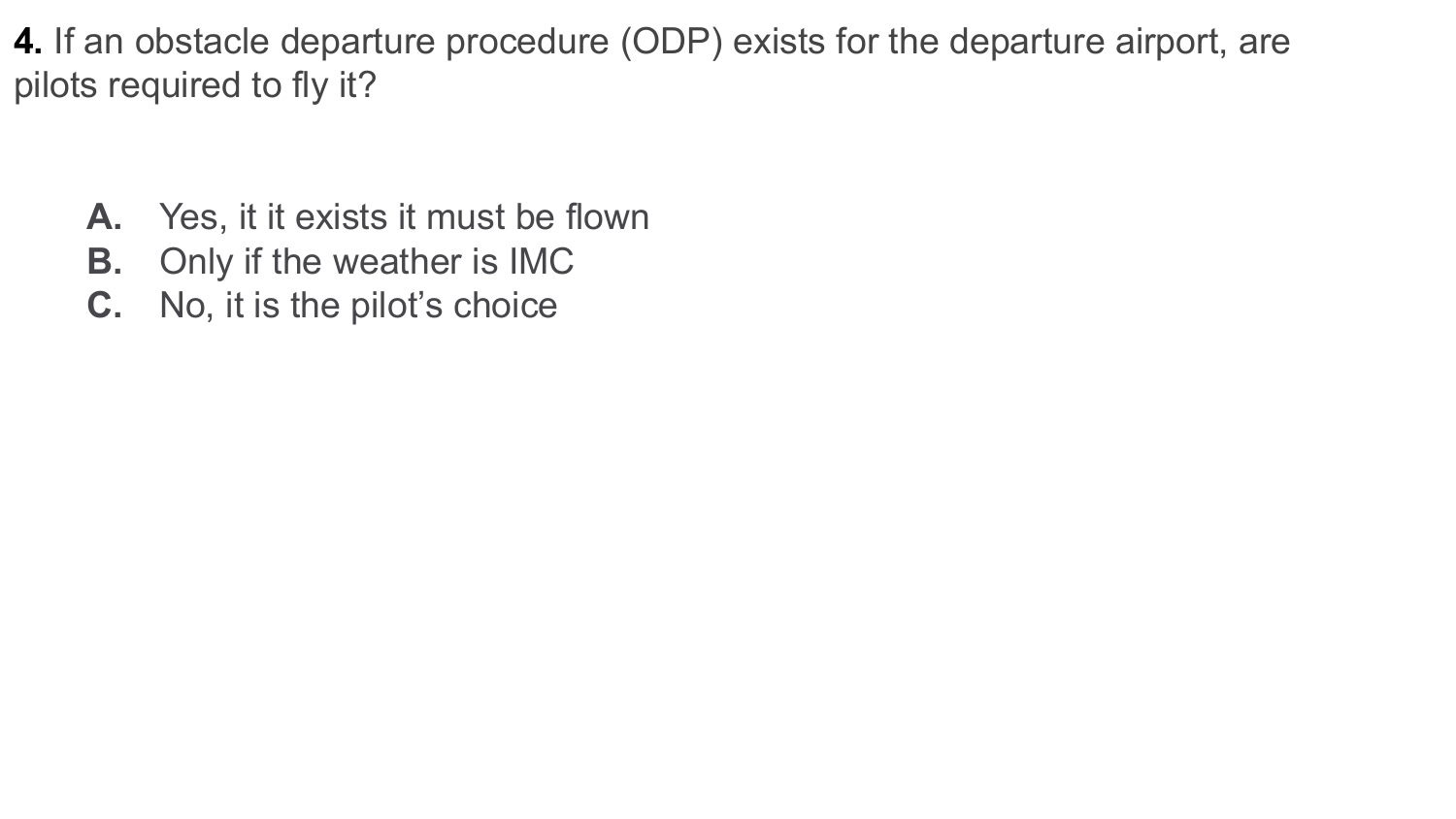**4.** If an obstacle departure procedure (ODP) exists for the departure airport, are pilots required to fly it?

- **A.** Yes, it it exists it must be flown
- **B.** Only if the weather is IMC
- **C.** No, it is the pilot's choice

Per the Instrument Flying Handbook: "ODPs are not assigned by ATC unless absolutely necessary to achieve aircraft separation. It is the pilot's responsibility to determine if there is an ODP published for that airport. If a Part 91 pilot is not given a clearance containing an ODP, SID, or radar vectors and an ODP exists, compliance with such a procedure is the pilot's choice.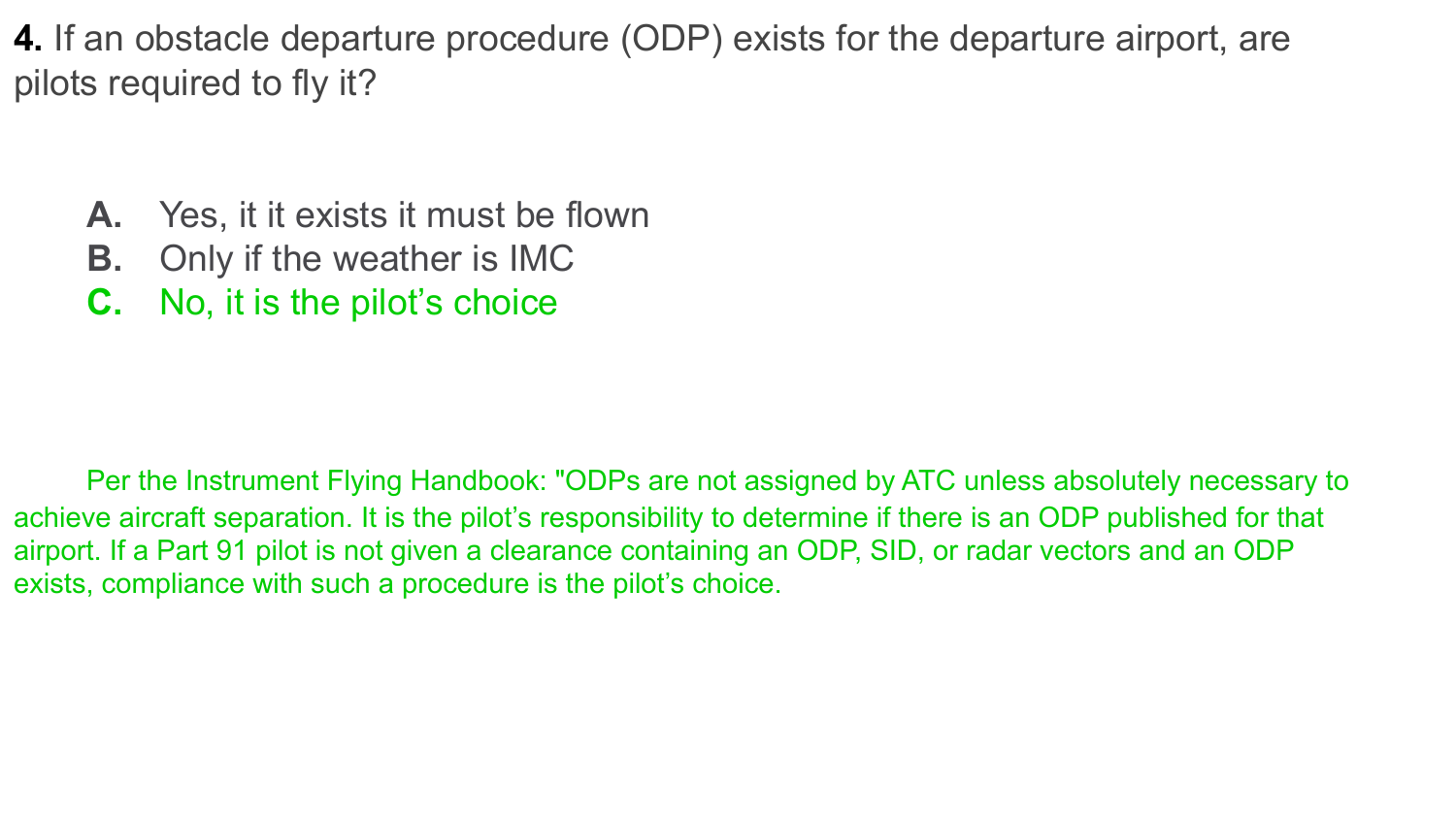- **5.** What altitude should you fly at the BAKRR intersection if cleared to "climb via the departure?"
	- **A.** Between 4600' and 7000'
	- **B.** Above 7000'
	- **C.** at 4600'

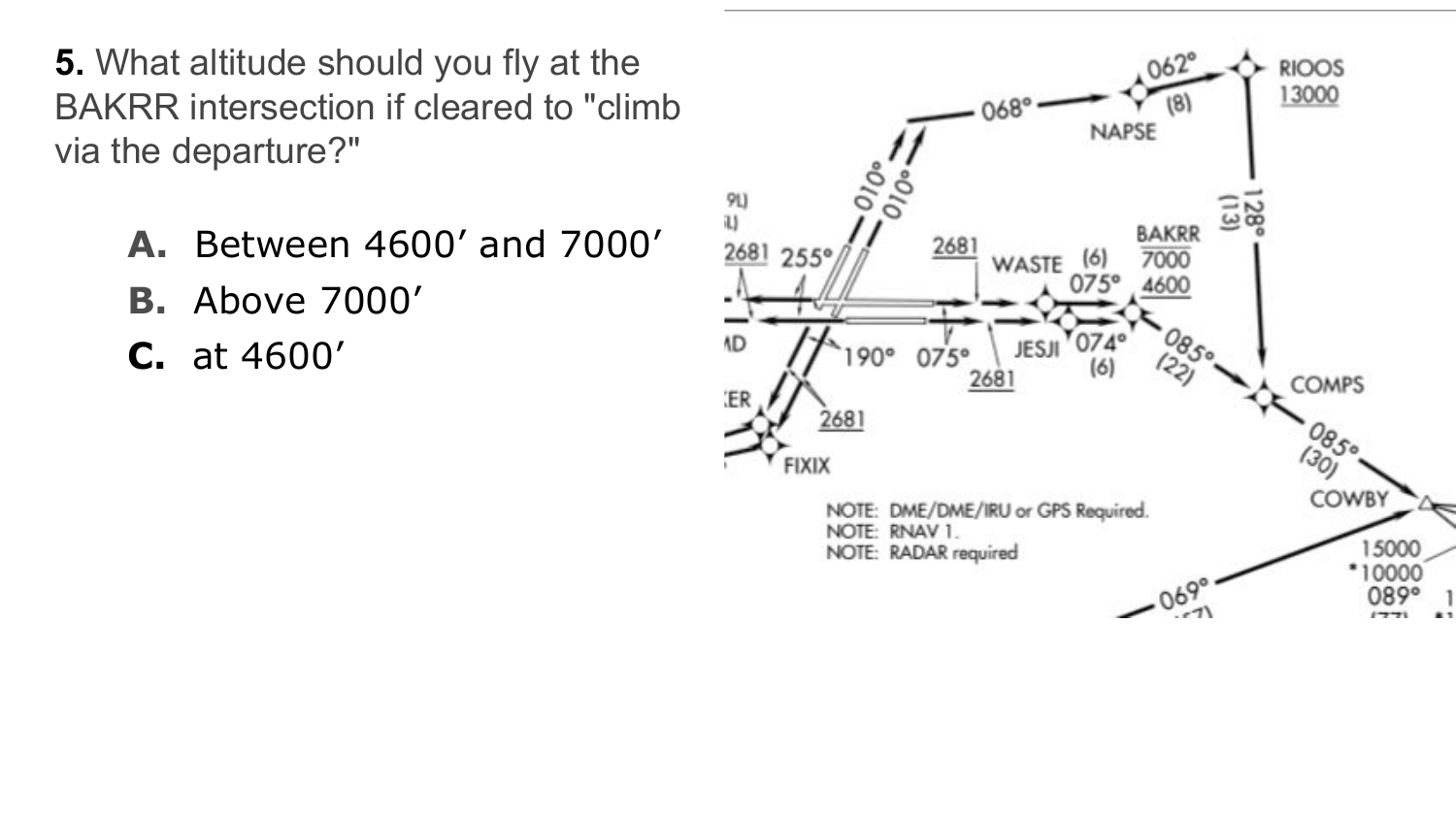**5.** What altitude should you fly at the BAKRR intersection if cleared to "climb via the departure?"

- **A.** Between 4600' and 7000'
- **B.** Above 7000'
- **C.** at 4600'

The line above an altitude specifies it as the maximum, while the line below an altitude specifies a minimum. In this case, the correct altitude would be anything between the minimum and maximum.

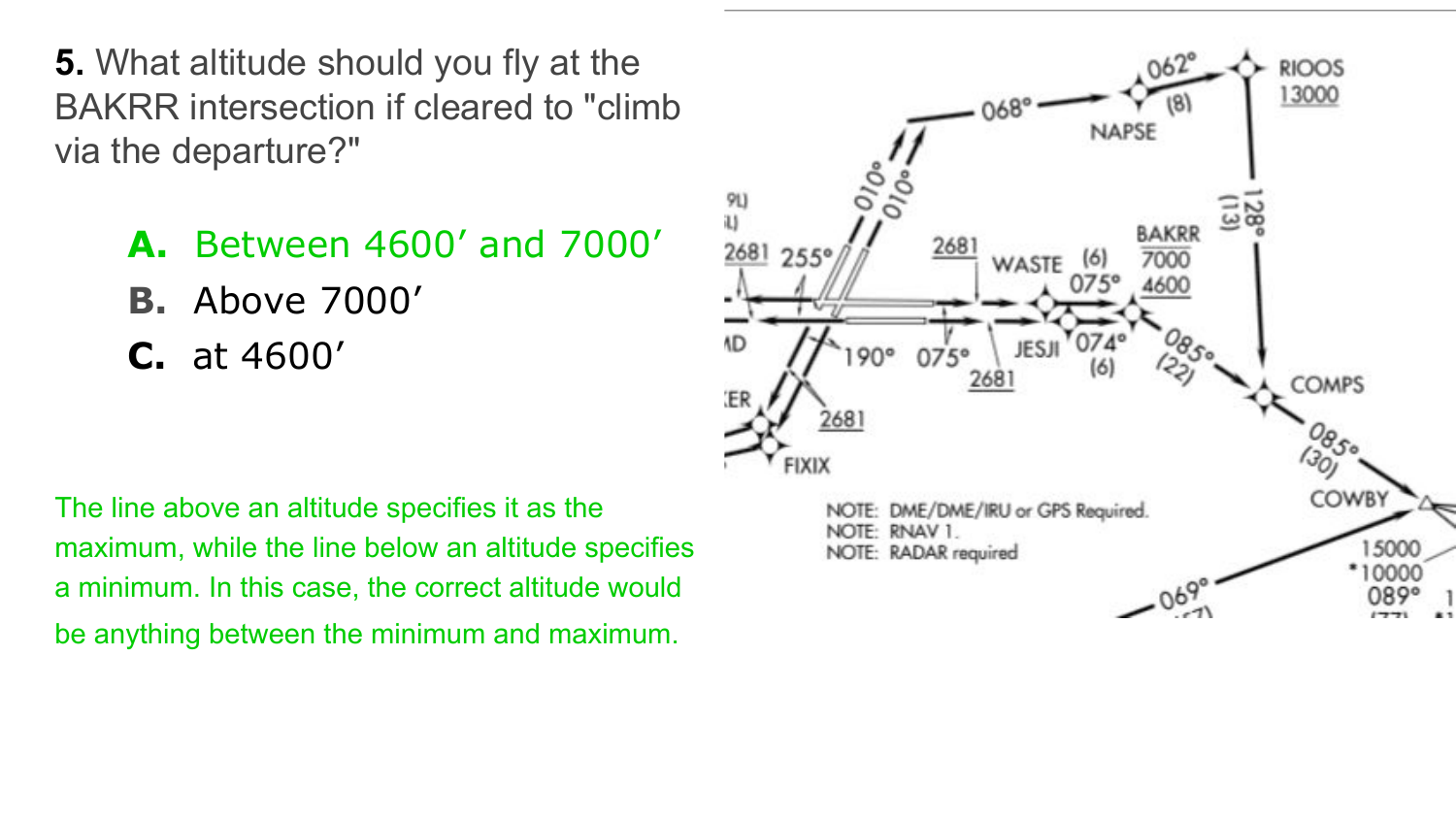**6.** When the controller says, "radar contact" after takeoff, who is responsible for obstacle clearance?

- **A.** The controller
- **B.** The pilot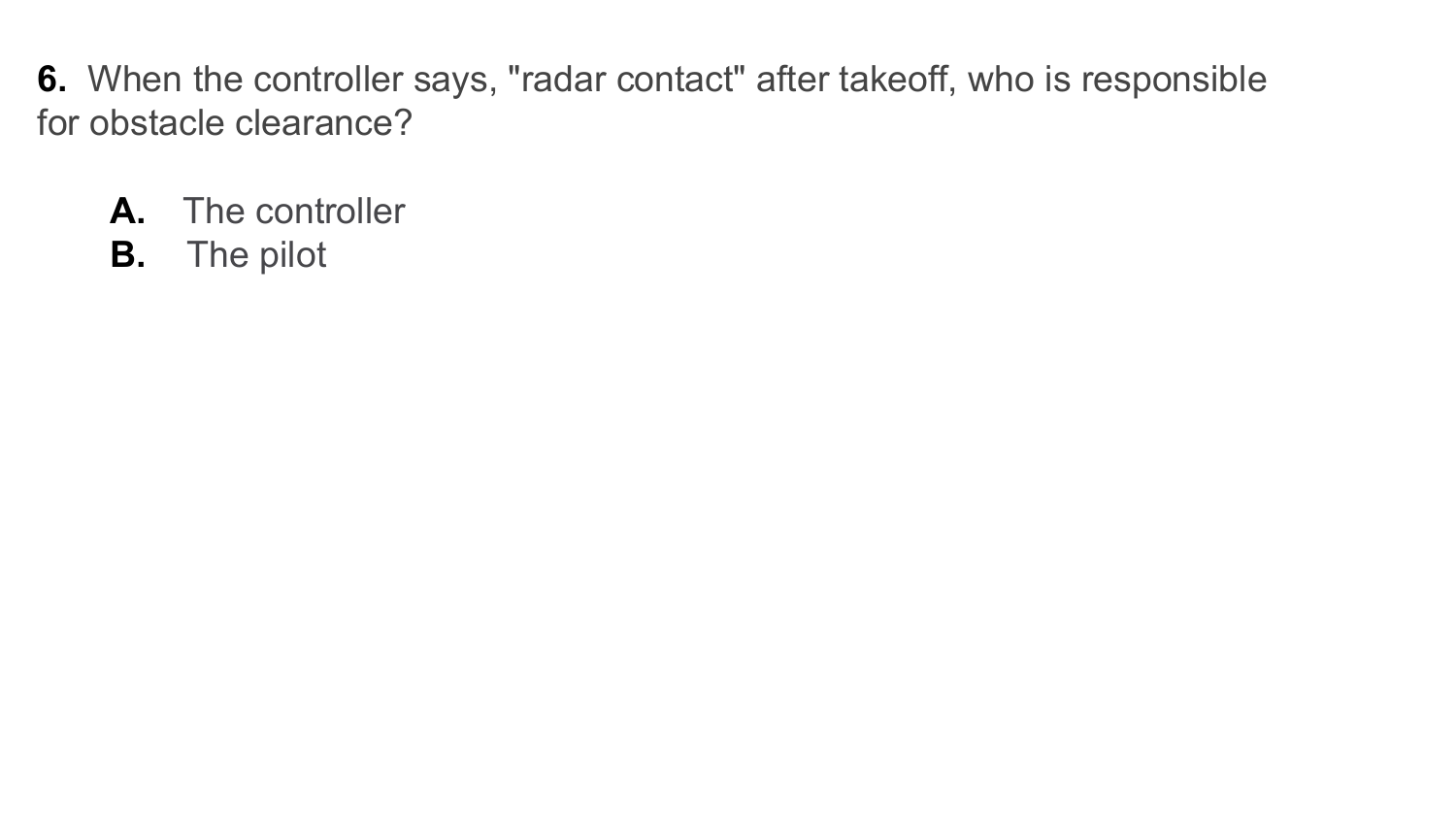**6.** When the controller says, "radar contact" after takeoff, who is responsible for obstacle clearance?

- **A.** The controller
- **B.** The pilot

From the FAA: "The controller is not required to provide terrain and obstacle clearance just because ATC has radar contact with your aircraft. It remains your responsibility until the controller begins to provide navigational guidance in the form of radar vectors. "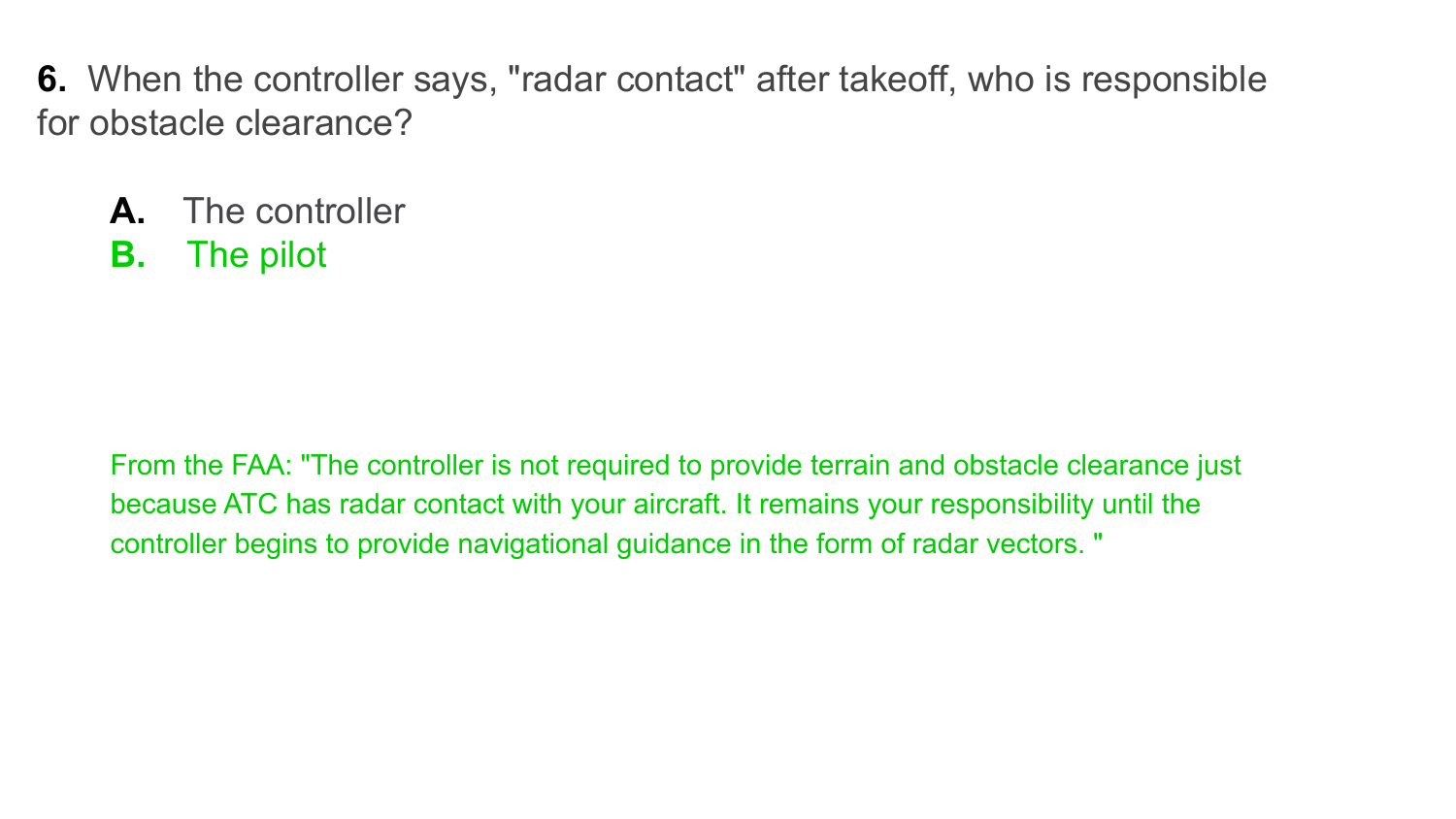**7.** You depart under day VFR conditions from the Cherokee (4O6) airport, and out of 700 feet you call ATC for an IFR clearance. What weather conditions do you need to continue your climb legally?

- A. 3 SM visibilty and 500' below the clouds.
- B. 1 SM visibility and clear of clouds
- C. 5 SM visibility and 1000' below the clouds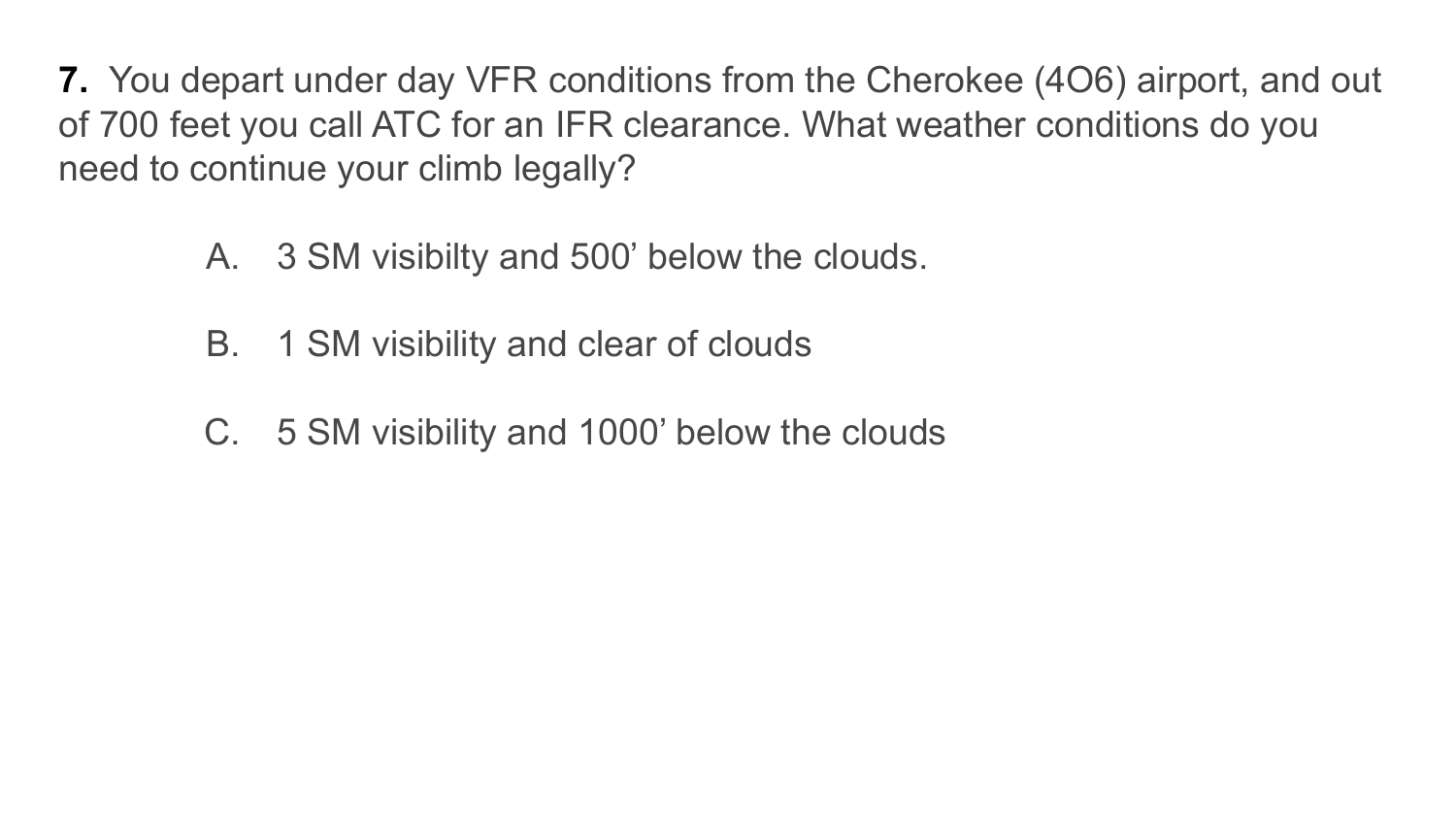**7.** You depart under day VFR conditions from the Cherokee (4O6) airport, and out of 700 feet you call ATC for an IFR clearance. What weather conditions do you need to continue your climb legally?

- A. 3 SM visibilty and 500' below the clouds.
- B. 1 SM visibility and clear of clouds
- C. 5 SM visibility and 1000' below the clouds

The magenta circle indicates Class E airspace begins at 700 feet AGL. Class E weather minimums are 3 miles visibility and 500 feet below/1000 above/2000 horizontal from clouds.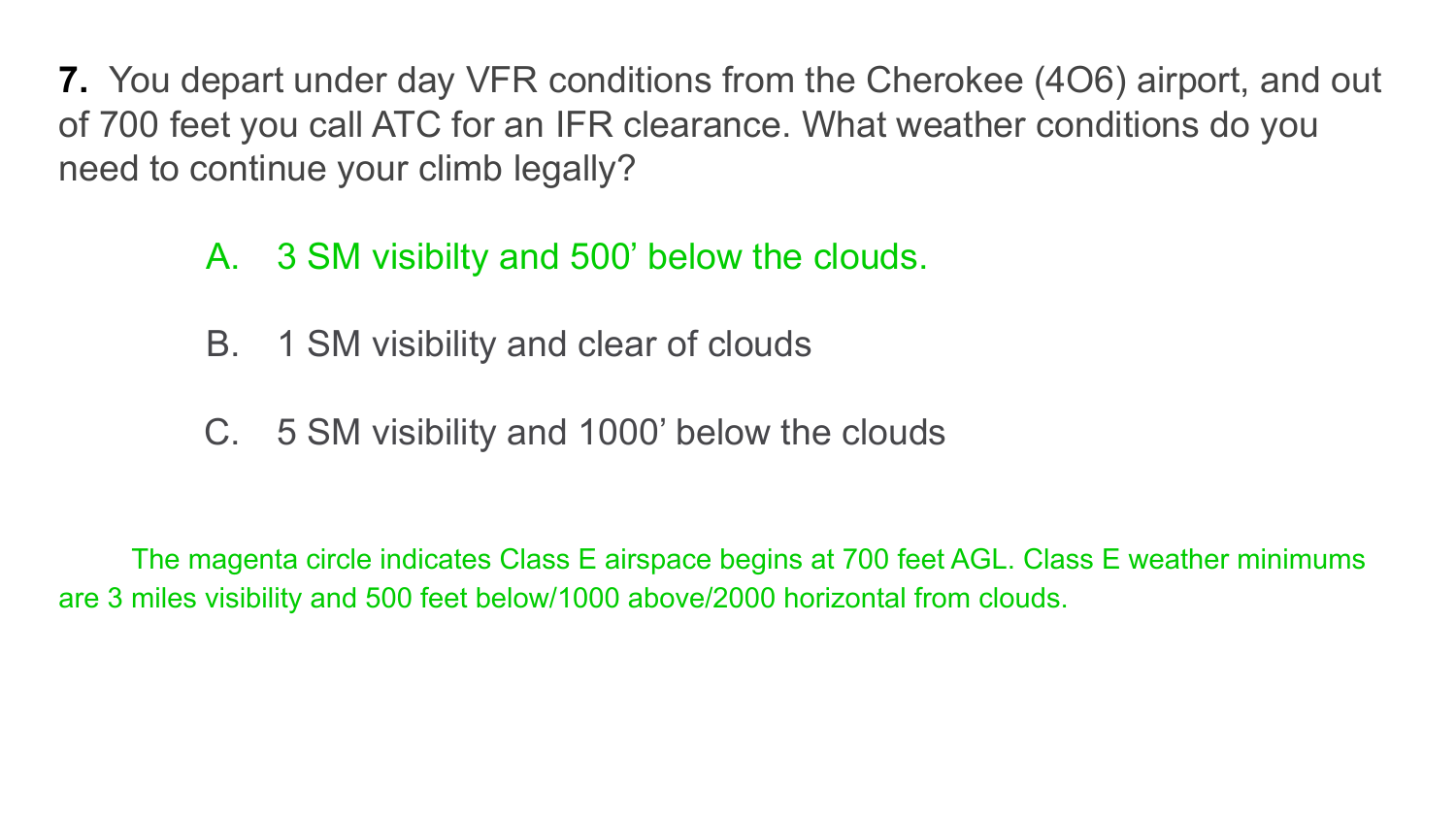**8.** You took off from your local airport and you're climbing out at Vy, which is giving you a 500 FPM climb. You experience an increased headwind. Your VSI shows...

**A**. An increased rate of climb because you have a stronger relative wind, meaning more lift is produced

- **B.** It stays the same but you have a slower ground speed.
- **C.** It decreases because of the increase in parasite drag.
- **D.** An increased rate of climb because you have a higher indicated airspeed.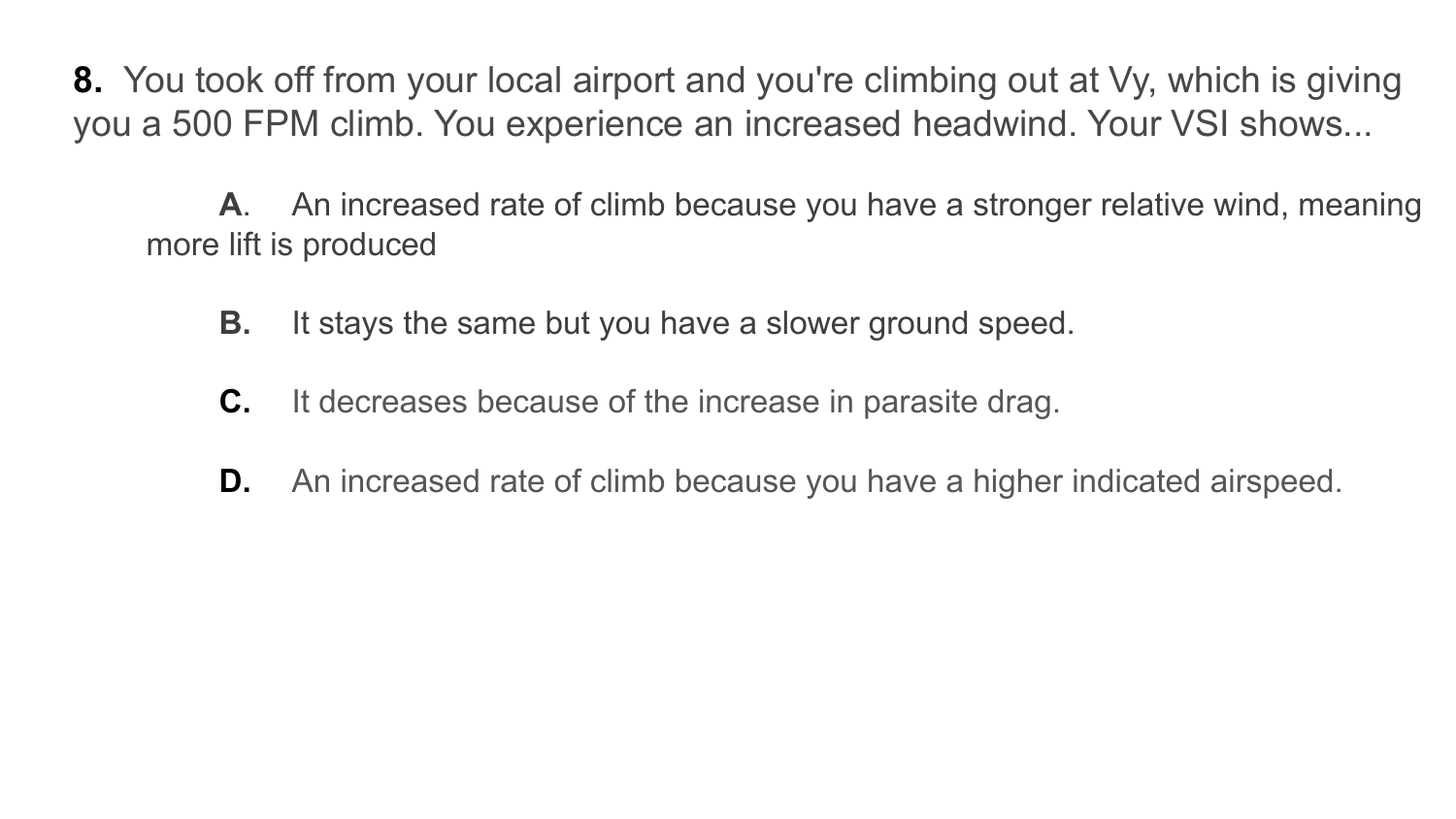**8.** You took off from your local airport and you're climbing out at Vy, which is giving you a 500 FPM climb. You experience an increased headwind. Your VSI shows...

**A**. An increased rate of climb because you have a stronger relative wind, meaning more lift is produced

- **B.** It stays the same but you have a slower ground speed.
- **C.** It decreases because of the increase in parasite drag.
- **D.** An increased rate of climb because you have a higher indicated airspeed.

**If you are climbing out at Vy and 500 ft/min, an increase in headwind will only affect your ground speed. The rate and airspeed you climb will remain constant. However, the distance you cover over the ground will be reduced because of the increase in headwind.**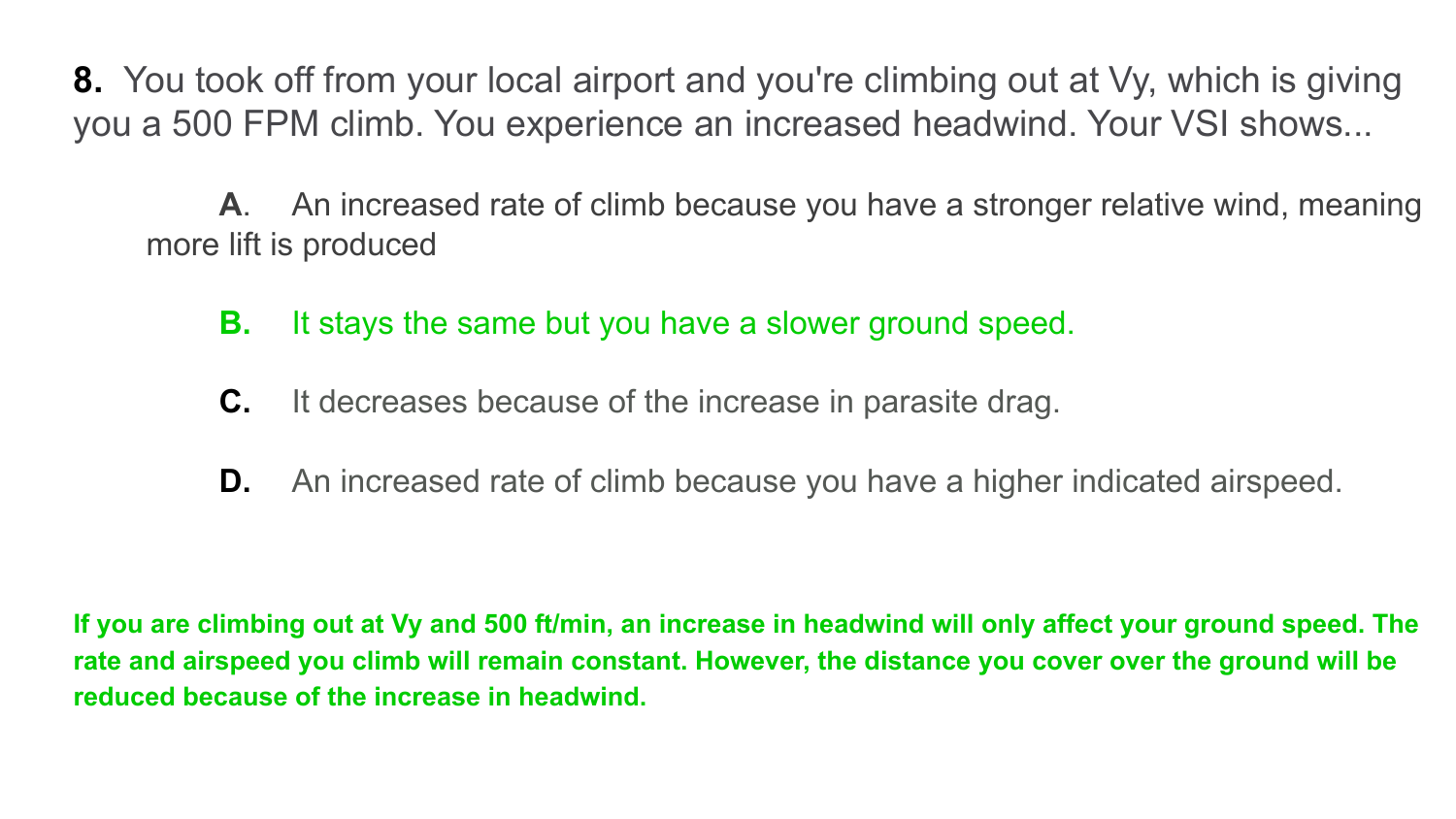**9.** You're flying an aircraft that isn't certified for flight into known ice. On an IFR flight, you inadvertently pick up considerable amounts of ice on the leading edge of the wings and tail. Should you extend full flaps for landing?

- **A.** No, extending the flaps will put you at risk of a tail plane stall.
- **B.** Yes, extending them will help break off the ice.
- **C.** No, the ice build up will cause the camber of the wing to increase, creating more lift.
- **D.** Yes, the ice build up has no direct effect on the normal usage of flaps on approach.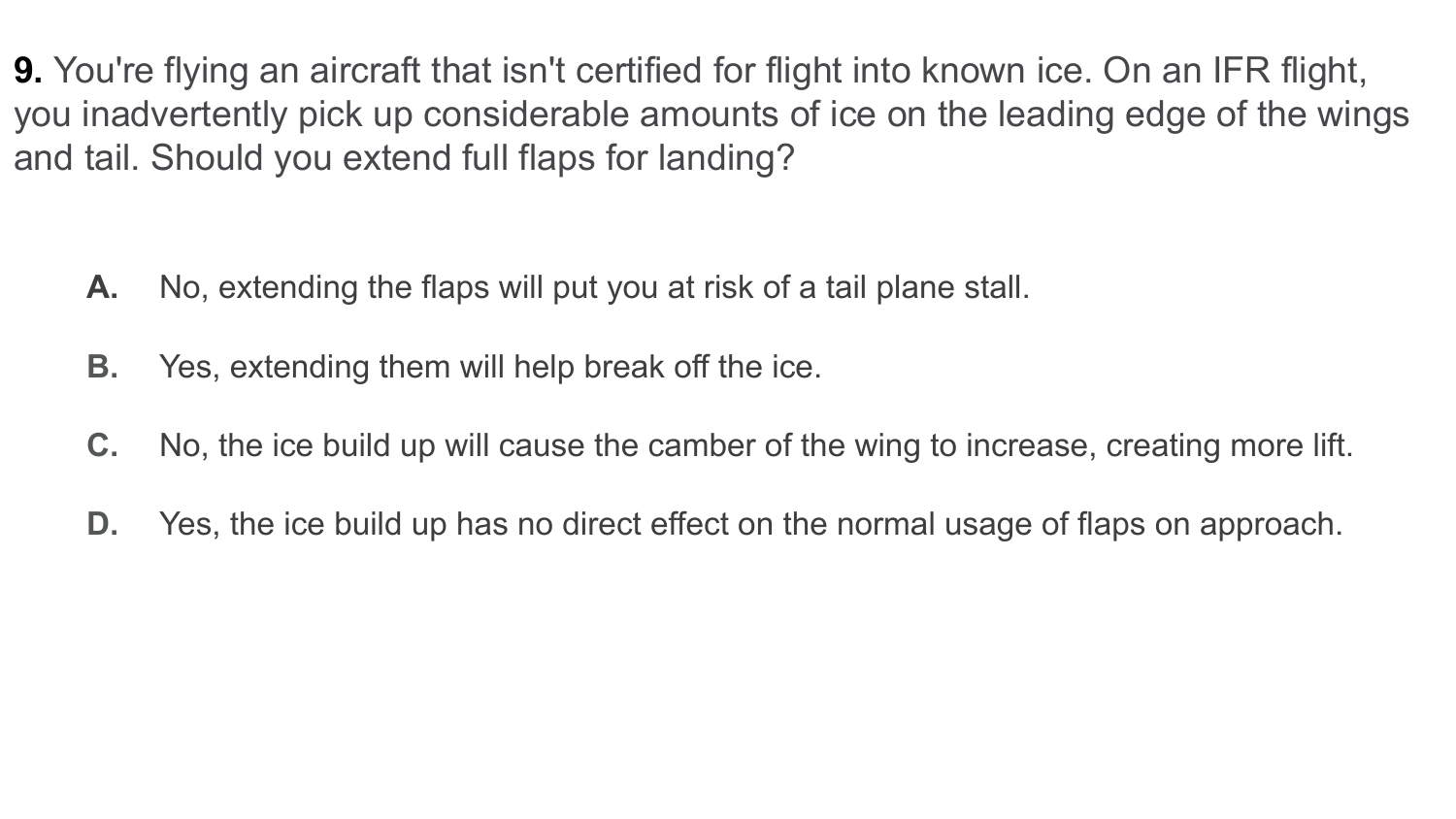**9.** You're flying an aircraft that isn't certified for flight into known ice. On an IFR flight, you inadvertently pick up considerable amounts of ice on the leading edge of the wings and tail. Should you extend full flaps for landing?

- **A.** No, extending the flaps will put you at risk of a tail plane stall.
- **B.** Yes, extending them will help break off the ice.
- **C.** No, the ice build up will cause the camber of the wing to increase, creating more lift.
- **D.** Yes, the ice build up has no direct effect on the normal usage of flaps on approach.

**When you extend your flaps, the center of pressure moves aft on the airfoil, causing a forward pitching moment about the lateral axis. In order to compensate for this pitching moment, a greater tail down force is needed. If your horizontal tail has ice buildup on the leading edge, an increased angle-of-attack on it may cause it to exceed the critical angle of attack, resulting in a tailplane stall.**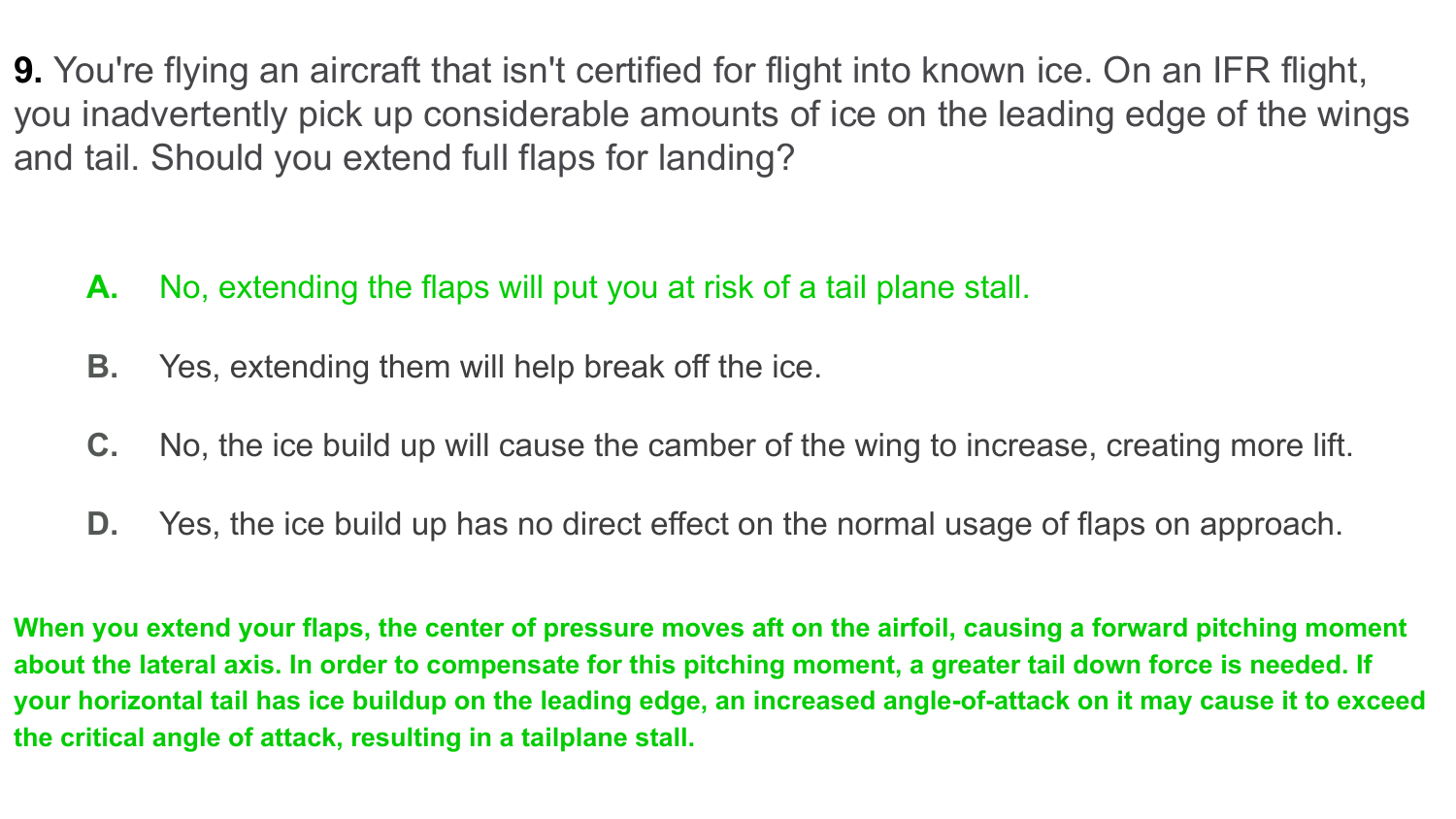- **10.** As your true airspeed increases...
	- **A.** Parasite drag increases as induced drag increases
	- **B.** Parasite drag decreases as induced drag increases
	- **C.** Parasite drag increases as induced drag decreases
	- D. Parasite drag decreases as induced drag decreases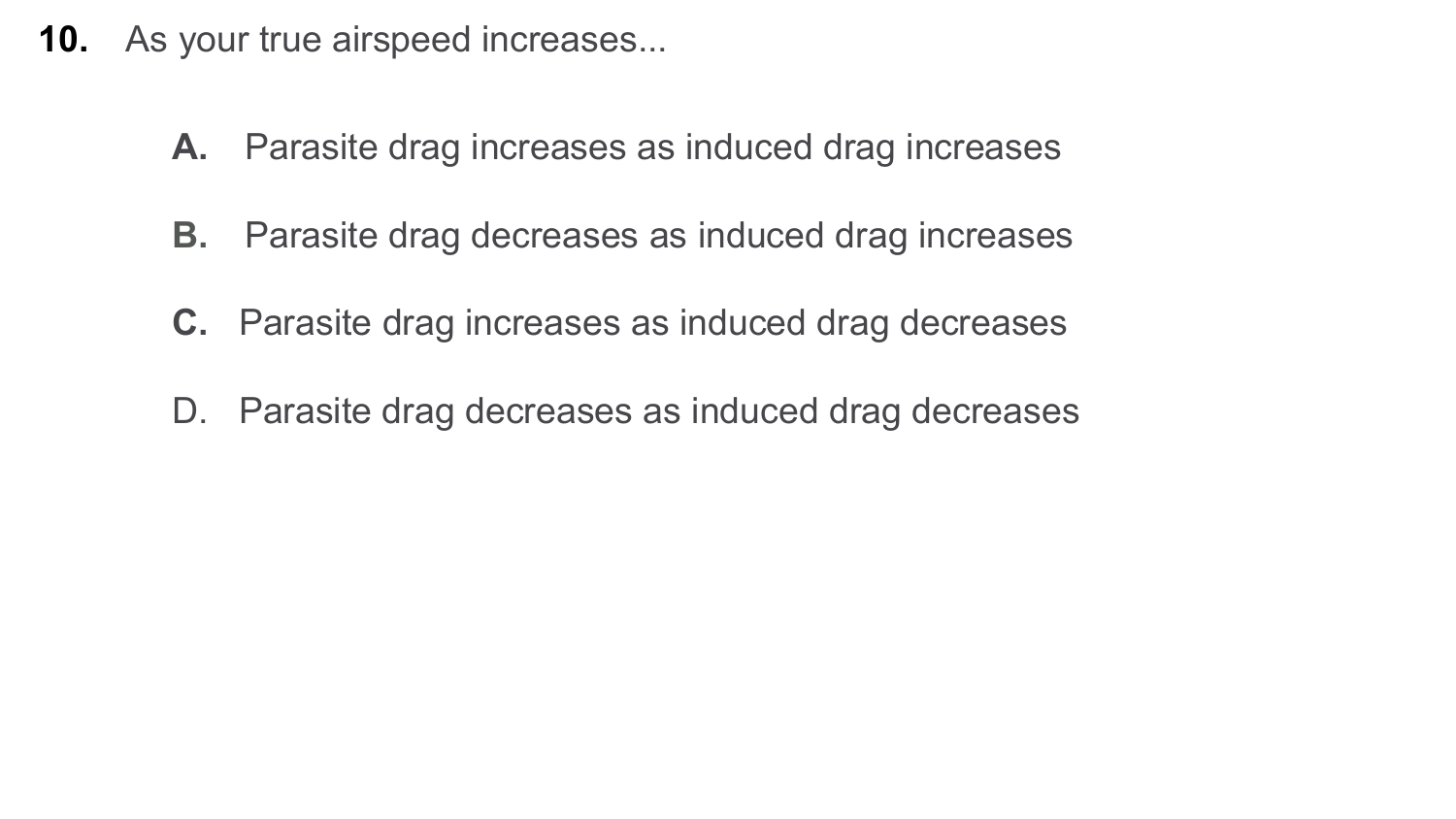- **10.** As your true airspeed increases...
	- **A.** Parasite drag increases as induced drag increases
	- **B.** Parasite drag decreases as induced drag increases
	- **C.** Parasite drag increases as induced drag decreases
	- D. Parasite drag decreases as induced drag decreases

**As you accelerate and your true airspeed increases, the amount of parasite drag will rise exponentially due to increased aircraft interference with the air. However, induced drag decreases because you need a lower angle-of-attack in order to maintain a desired altitude at a higher true airspeed.**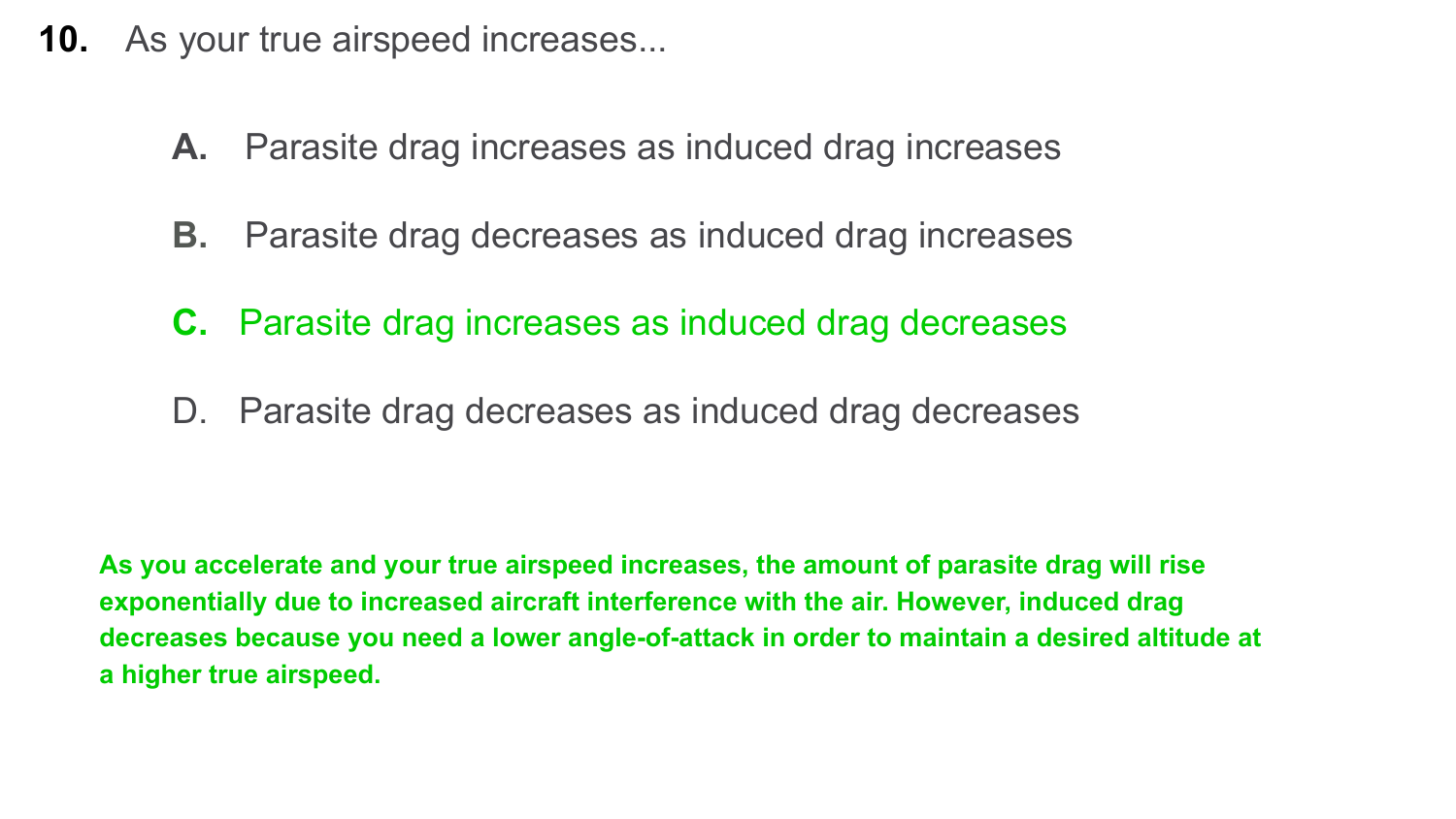## **Tonight's Scenario**

You are flying on a day IFR flight from your home at Crest Airpark (S36) SE of Seattle to Paine Field (KPAE) in Everett, WA with a friend.

You are flying a rented 1976 Cessna 172 with the standard 6-pack, 2 VORs, one with GS, 2 KX-155 comm radios and an ADF. The aircraft is not equipped with and autopilot.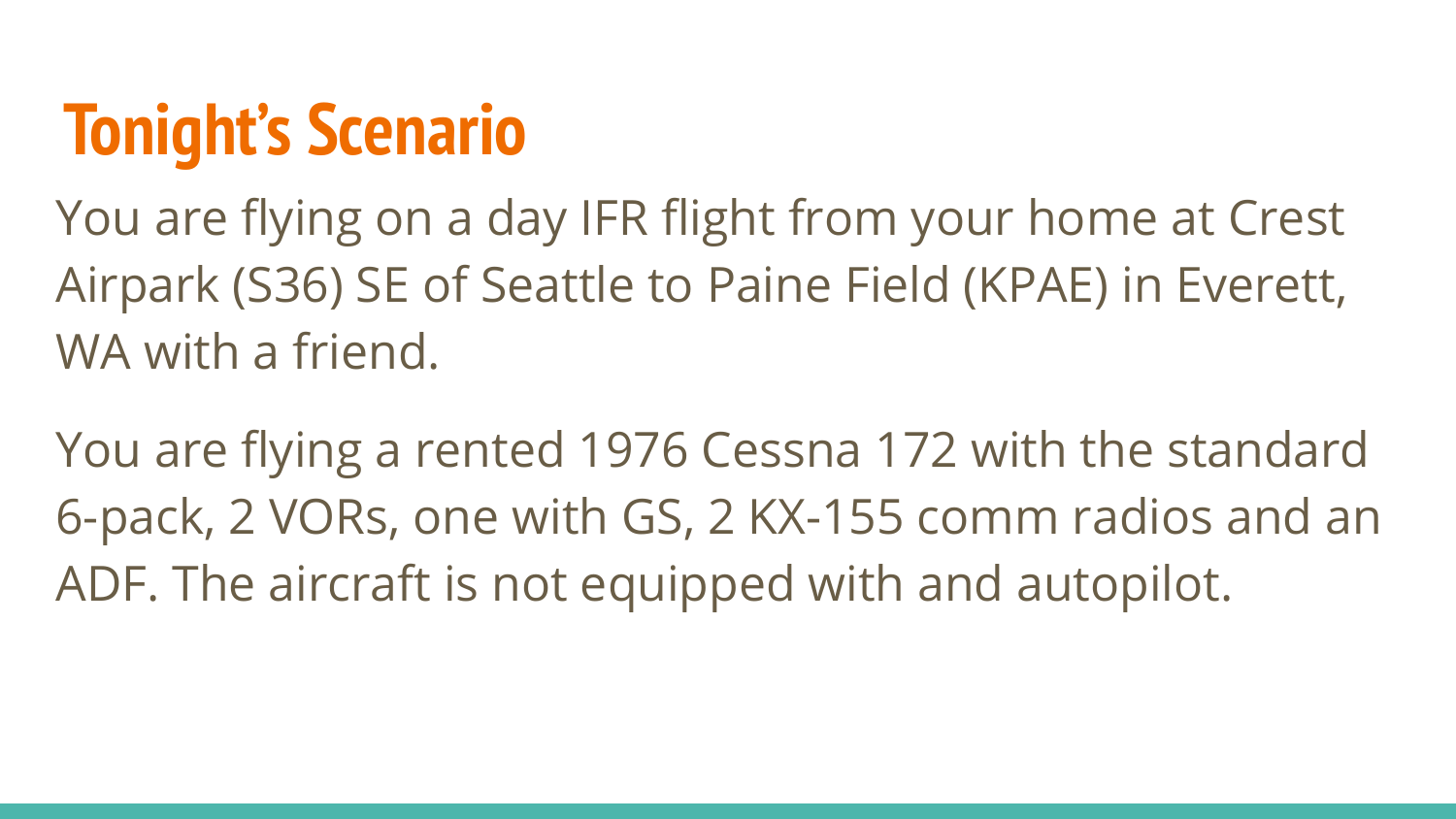Comments about tonight's scenario.

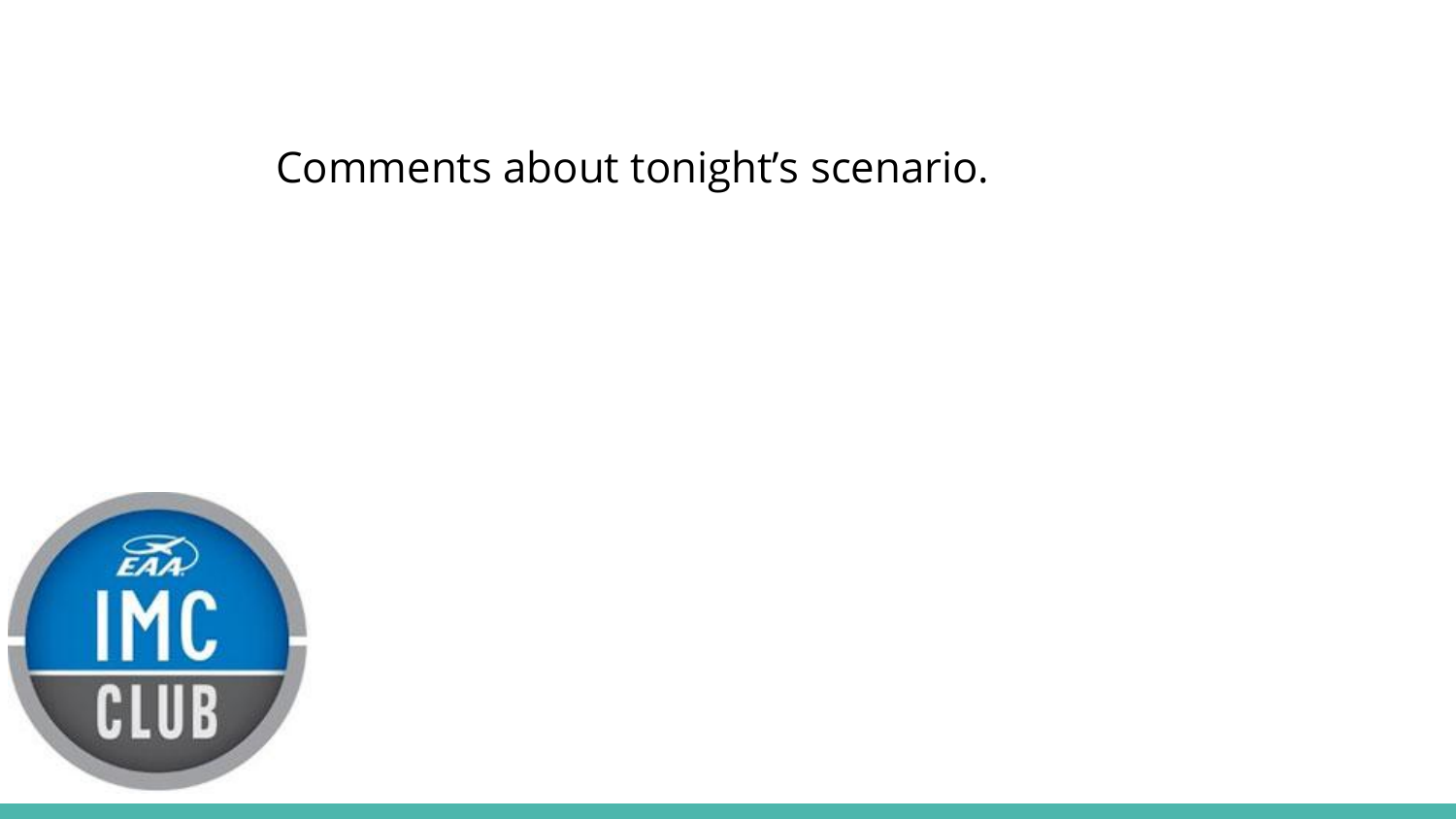# **Next IMC Club Meetings**

Online at 6 PM:

January 26

February 23

March 23